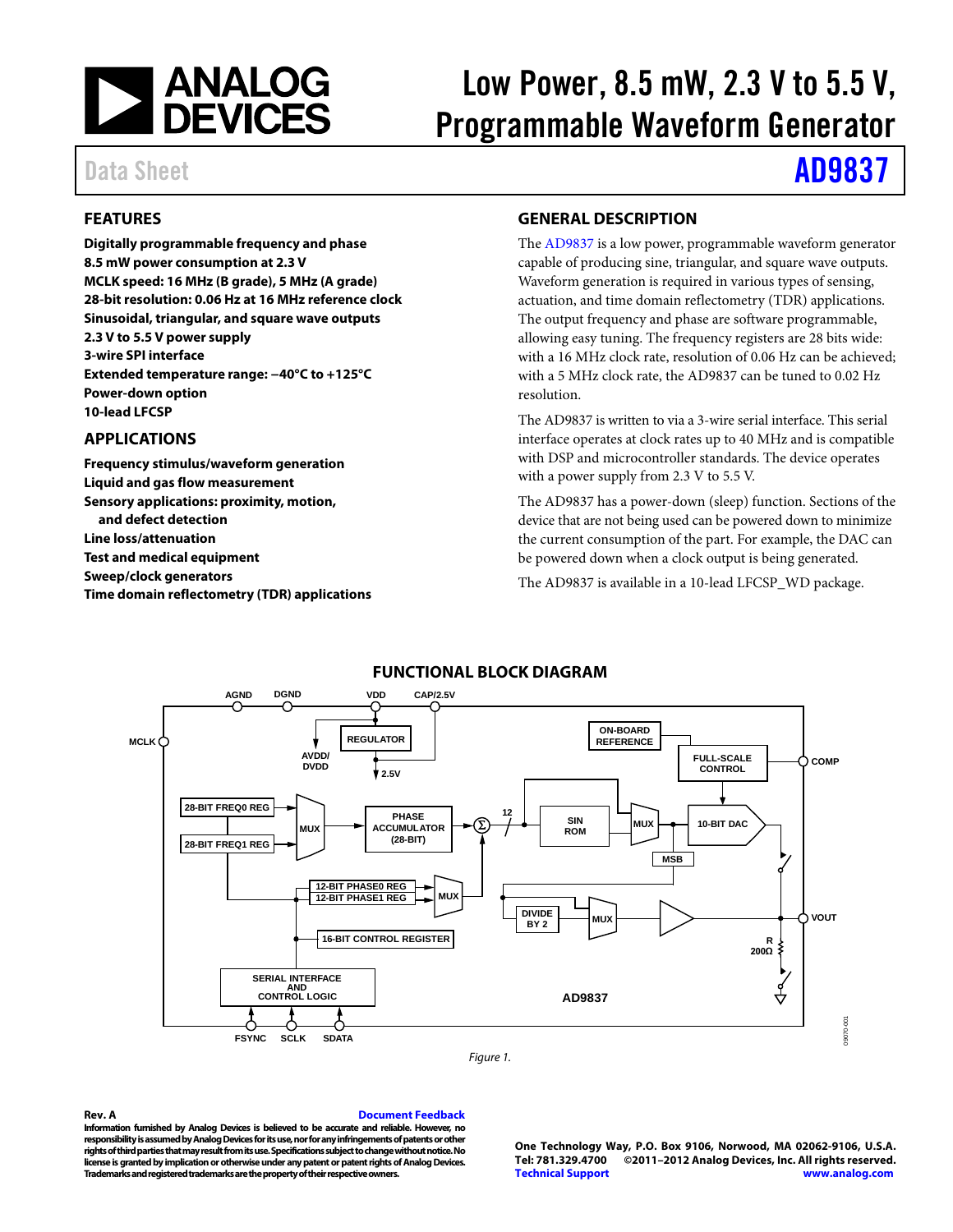# AD9837

# **TABLE OF CONTENTS**

| Numerically Controlled Oscillator Plus Phase Modulator  12 |
|------------------------------------------------------------|
|                                                            |
|                                                            |
|                                                            |

# **Data Sheet**

# <span id="page-1-0"></span>**REVISION HISTORY**

| $12/12$ —Rev. 0 to Rev. A                                                      |  |
|--------------------------------------------------------------------------------|--|
| Changed Input Current, I <sub>INH</sub> /I <sub>INL</sub> from 10 mA to 10 µA3 |  |
|                                                                                |  |

4/11-Revision 0: Initial Version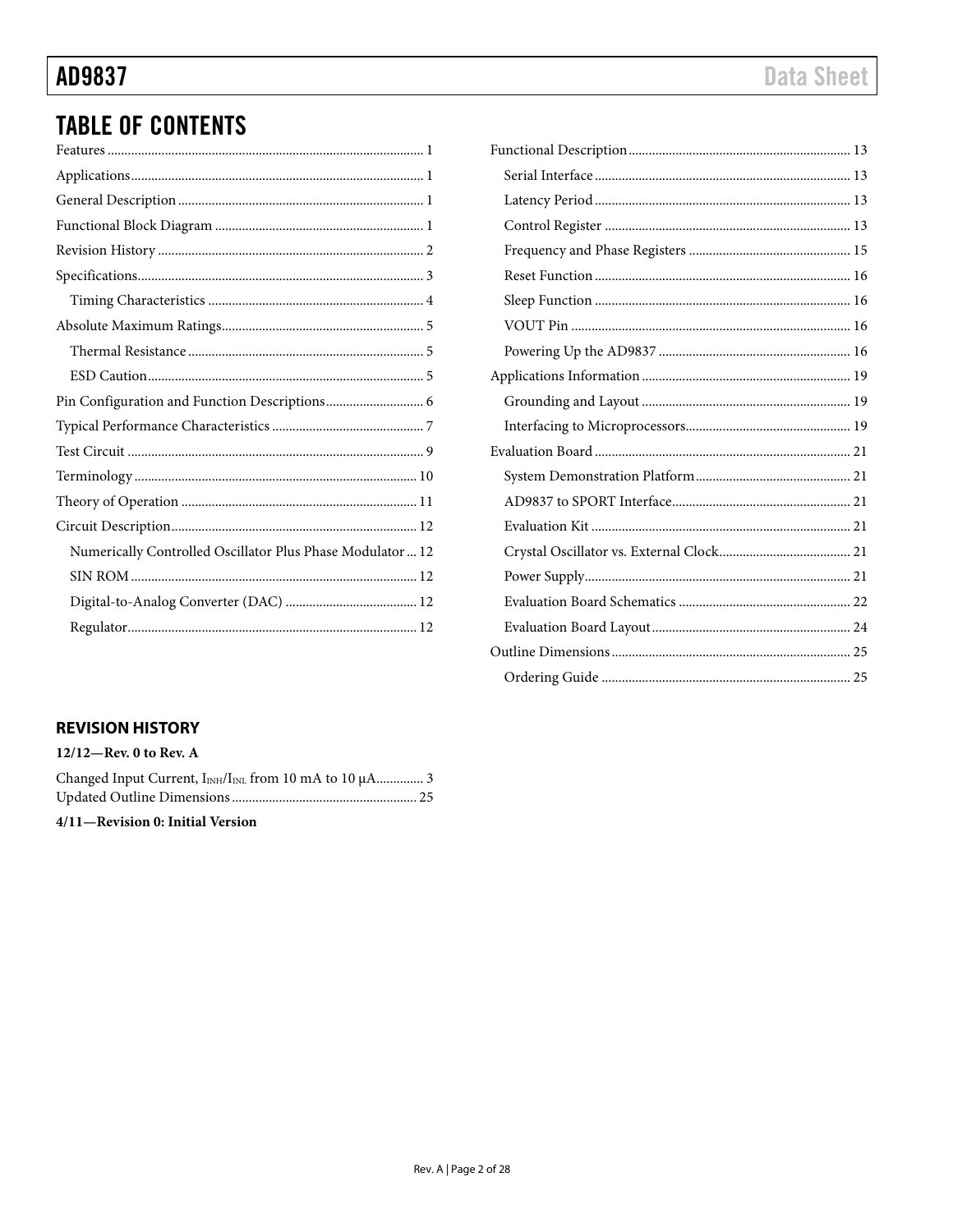# <span id="page-2-0"></span>**SPECIFICATIONS**

VDD = 2.3 V to 5.5 V, AGND = DGND = 0 V,  $T_A$  =  $T_{MIN}$  to  $T_{MAX}$ , unless otherwise noted.

### **Table 1.**

| Parameter <sup>1</sup>                            | Min | <b>Typ</b>   | <b>Max</b> | Unit         | <b>Test Conditions/Comments</b>                                  |
|---------------------------------------------------|-----|--------------|------------|--------------|------------------------------------------------------------------|
| SIGNAL DAC SPECIFICATIONS                         |     |              |            |              |                                                                  |
| Resolution                                        |     | 10           |            | <b>Bits</b>  |                                                                  |
| <b>Update Rate</b>                                |     |              |            |              |                                                                  |
| A Grade                                           |     |              | 5          | <b>MSPS</b>  |                                                                  |
| <b>B</b> Grade                                    |     |              | 16         | <b>MSPS</b>  |                                                                  |
| V <sub>OUT</sub> Maximum                          |     | 0.645        |            | $\mathsf{V}$ |                                                                  |
| VOUT Minimum                                      |     | 37           |            | mV           |                                                                  |
| $V_{p-p}$                                         |     | 0.610        |            | $\mathsf{V}$ |                                                                  |
| V <sub>OUT</sub> TC                               |     | 200          |            | ppm/°C       |                                                                  |
| DC Accuracy                                       |     |              |            |              |                                                                  |
| Integral Nonlinearity (INL)                       |     | ±1.0         |            | <b>LSB</b>   |                                                                  |
| <b>Differential Nonlinearity (DNL)</b>            |     | ±0.5         |            | <b>LSB</b>   |                                                                  |
| <b>DDS SPECIFICATIONS</b>                         |     |              |            |              |                                                                  |
| <b>Dynamic Specifications</b>                     |     |              |            |              |                                                                  |
| Signal-to-Noise Ratio (SNR)                       |     |              |            |              |                                                                  |
| A Grade                                           |     | $-64$        |            | dB           | $f_{MCLK} = 5 MHz$ , $f_{OUT} = f_{MCLK}/4096$                   |
| <b>B</b> Grade                                    |     | $-64$        |            | dB           | $f_{MCLK} = 16 \text{ MHz}$ , $f_{OUT} = f_{MCLK}/4096$          |
| <b>Total Harmonic Distortion (THD)</b>            |     |              |            |              |                                                                  |
| A Grade                                           |     | $-68$        |            | dBc          | $f_{MCLK} = 5 MHz$ , $f_{OUT} = f_{MCLK}/4096$                   |
| <b>B</b> Grade                                    |     | $-68$        |            | dBc          | $f_{MCLK}$ = 16 MHz, $f_{OUT}$ = $f_{MCLK}/4096$                 |
| Spurious-Free Dynamic Range (SFDR)                |     |              |            |              |                                                                  |
| Wideband (0 to Nyquist)                           |     |              |            |              |                                                                  |
| A Grade                                           |     | $-65$        |            | dBc          | $f_{MCLK} = 5 MHz$ , $f_{OUT} = f_{MCLK}/50$                     |
| <b>B</b> Grade                                    |     | $-65$        |            | dBc          | $f_{MCLK} = 16 MHz$ , $f_{OUT} = f_{MCLK}/50$                    |
| Narrow-Band (±200 kHz)                            |     |              |            |              |                                                                  |
| A Grade                                           |     | $-94$        |            | dBc          | $f_{MCLK} = 5 MHz$ , $f_{OUT} = f_{MCLK}/50$                     |
| <b>B</b> Grade                                    |     | $-97$        |            | dBc          | $f_{MCLK} = 16 MHz$ , $f_{OUT} = f_{MCLK}/50$                    |
| Clock Feedthrough                                 |     | $-67$        |            | dBc          |                                                                  |
| Wake-Up Time                                      |     | $\mathbf{1}$ |            | ms           |                                                                  |
| LOGIC INPUTS                                      |     |              |            |              |                                                                  |
| Input High Voltage, VINH                          | 1.7 |              |            | V            | 2.3 V to 2.7 V power supply                                      |
|                                                   | 2.0 |              |            | ٧            | 2.7 V to 3.6 V power supply                                      |
|                                                   | 2.8 |              |            | V            | 4.5 V to 5.5 V power supply                                      |
| Input Low Voltage, VINL                           |     |              | 0.5        | V            | 2.3 V to 2.7 V power supply                                      |
|                                                   |     |              | 0.7        | ٧            | 2.7 V to 3.6 V power supply                                      |
|                                                   |     |              | 0.8        | V            | 4.5 V to 5.5 V power supply                                      |
| Input Current, I <sub>INH</sub> /I <sub>INL</sub> |     |              | 10         | μA           |                                                                  |
| Input Capacitance, CIN                            |     | 3            |            | pF           |                                                                  |
| POWER SUPPLIES                                    |     |              |            |              | $f_{MCLK}$ = 16 MHz, $f_{OUT}$ = $f_{MCLK}$ /4096                |
| <b>VDD</b>                                        | 2.3 |              | 5.5        | V            |                                                                  |
| $I_{DD}$                                          |     |              |            |              |                                                                  |
| A Grade                                           |     | 3.7          | 5.0        | mA           | I <sub>DD</sub> code dependent; see Figure 6                     |
| <b>B</b> Grade                                    |     | 4.5          | 5.5        | mA           | l <sub>DD</sub> code dependent; see Figure 7                     |
| Low Power Sleep Mode                              |     | 0.5          | 0.8        | mA           | DAC powered down (SLEEP1 and<br>SLEEP12 bits = 11; see Table 15) |

<sup>1</sup> Operating temperature range is −40°C to +125°C; typical specifications are at 25°C.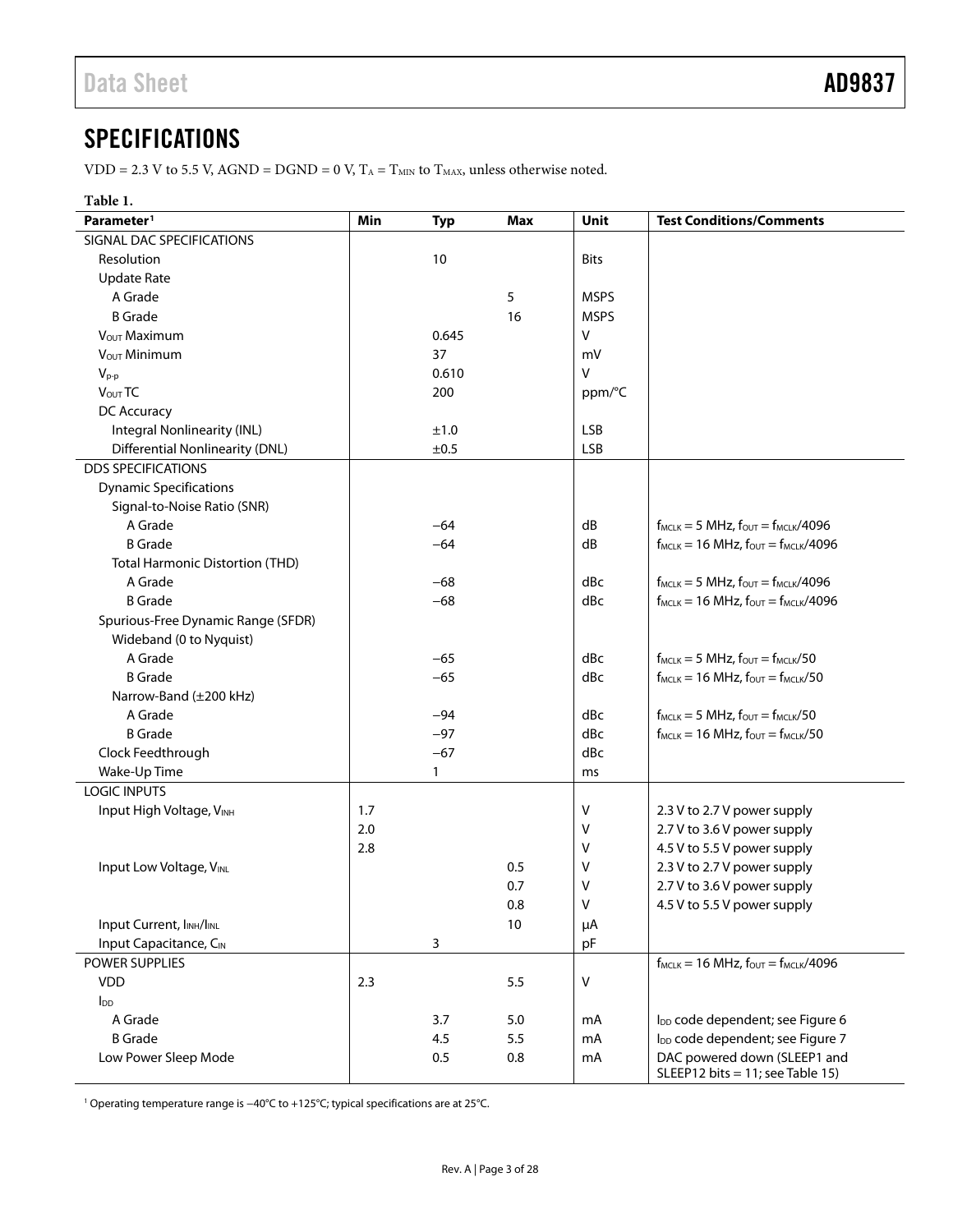## <span id="page-3-0"></span>**TIMING CHARACTERISTICS**

VDD = 2.3 V to 5.5 V, AGND =  $DGND = 0$  V, unless otherwise noted.

<span id="page-3-2"></span>

| н<br>н<br>n<br>w |  |
|------------------|--|
|                  |  |

| 1401 - 7.<br>Parameter <sup>1</sup> | <b>Limit at <math>T_{MIN}</math> to <math>T_{MAX}</math></b> | <b>Unit</b> | <b>Description</b>                          |
|-------------------------------------|--------------------------------------------------------------|-------------|---------------------------------------------|
| $t_1$                               | 62.5                                                         | ns min      | $MCLK$ period ( $f_{MCLK} = 16$ MHz)        |
| t <sub>2</sub>                      | 25                                                           | ns min      | MCLK high duration ( $f_{MCLK}$ = 16 MHz)   |
| $t_3$                               | 25                                                           | ns min      | MCLK low duration ( $f_{MCLK}$ = 16 MHz)    |
| t4                                  | 25                                                           | ns min      | SCLK period                                 |
| t5                                  | 10                                                           | ns min      | SCLK high duration                          |
| t6                                  | 10                                                           | ns min      | <b>SCLK</b> low duration                    |
| t <sub>7</sub>                      | 5                                                            | ns min      | FSYNC to SCLK falling edge setup time       |
| t.                                  | 10                                                           | ns min      | SCLK falling edge to FSYNC rising edge time |
|                                     | $t_4 - 5$                                                    | ns max      |                                             |
| t9                                  | 5                                                            | ns min      | Data setup time                             |
| $t_{10}$                            | 3                                                            | ns min      | Data hold time                              |
| $t_{11}$                            | 5                                                            | ns min      | SCLK high to FSYNC falling edge setup time  |

<sup>1</sup> Guaranteed by design; not production tested.

# *Timing Diagrams*





<span id="page-3-1"></span>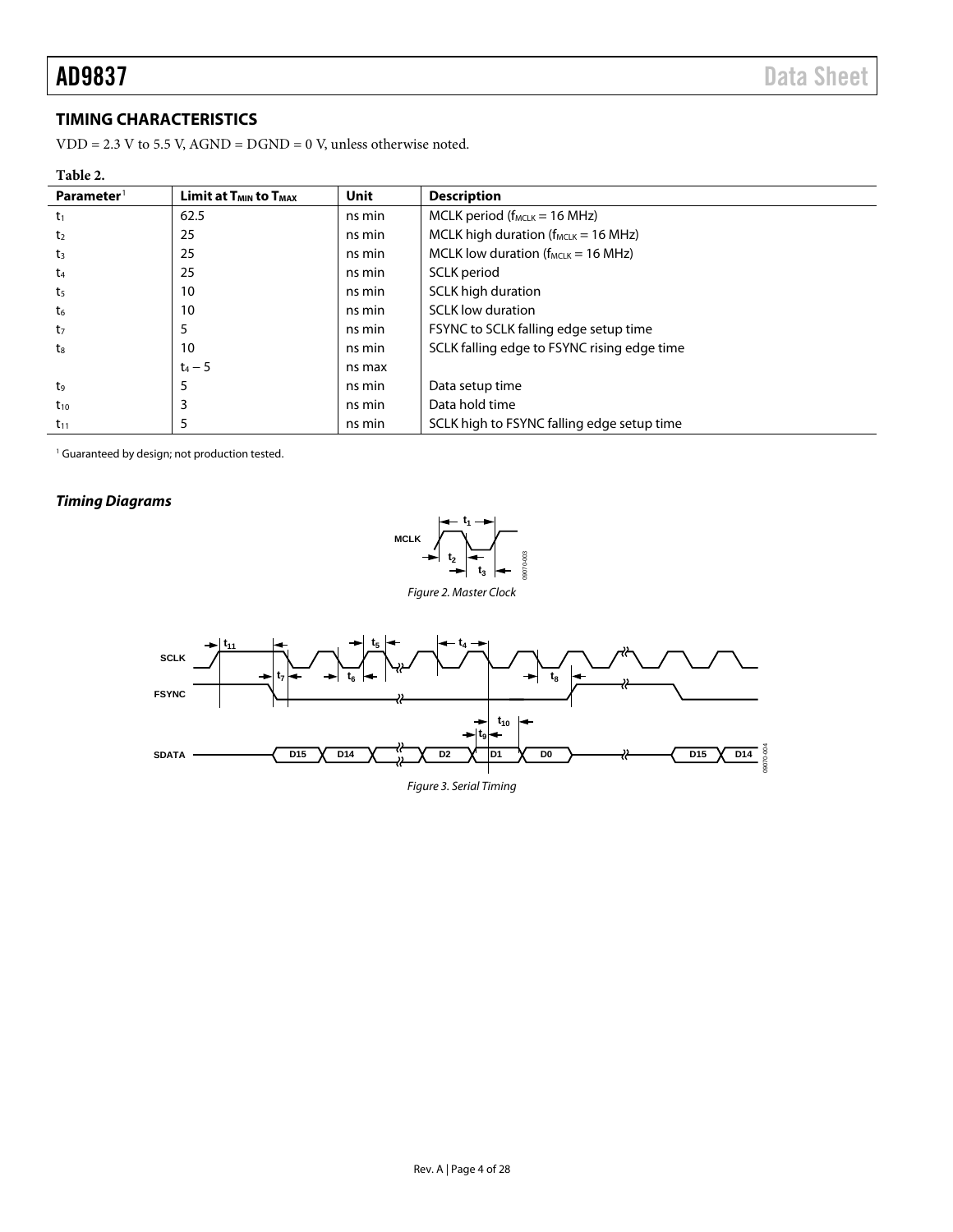# <span id="page-4-0"></span>ABSOLUTE MAXIMUM RATINGS

 $T_A = 25$ °C, unless otherwise noted.

#### **Table 3.**

| <b>Parameter</b>                     | Rating                               |
|--------------------------------------|--------------------------------------|
| VDD to AGND                          | $-0.3 V$ to $+6 V$                   |
| <b>VDD</b> to DGND                   | $-0.3 V$ to $+6 V$                   |
| AGND to DGND                         | $-0.3$ V to $+0.3$ V                 |
| CAP/2.5V                             | 2.75V                                |
| Digital I/O Voltage to DGND          | $-0.3$ V to VDD + 0.3 V              |
| Analog I/O Voltage to AGND           | $-0.3$ V to VDD + 0.3 V              |
| <b>Operating Temperature Range</b>   |                                      |
| Industrial (B Version)               | $-40^{\circ}$ C to $+125^{\circ}$ C  |
| Storage Temperature Range            | $-65^{\circ}$ C to +150 $^{\circ}$ C |
| <b>Maximum Junction Temperature</b>  | $150^{\circ}$ C                      |
| Lead Temperature, Soldering (10 sec) | $300^{\circ}$ C                      |
| IR Reflow, Peak Temperature          | 220°C                                |

Stresses above those listed under Absolute Maximum Ratings may cause permanent damage to the device. This is a stress rating only; functional operation of the device at these or any other conditions above those indicated in the operational section of this specification is not implied. Exposure to absolute maximum rating conditions for extended periods may affect device reliability.

# <span id="page-4-1"></span>**THERMAL RESISTANCE**

 $\theta_{JA}$  is specified for the worst-case conditions, that is, a device soldered in a circuit board for surface-mount packages.

### **Table 4. Thermal Resistance**

| Package Type               | θی  | $\theta_{\text{JC}}$ | Unit |
|----------------------------|-----|----------------------|------|
| 10-Lead LFCSP WD (CP-10-9) | 206 | 44                   | °C/W |

## <span id="page-4-2"></span>**ESD CAUTION**



ESD (electrostatic discharge) sensitive device. Charged devices and circuit boards can discharge without detection. Although this product features patented or proprietary protection circuitry, damage may occur on devices subjected to high energy ESD. Therefore, proper ESD precautions should be taken to avoid performance degradation or loss of functionality.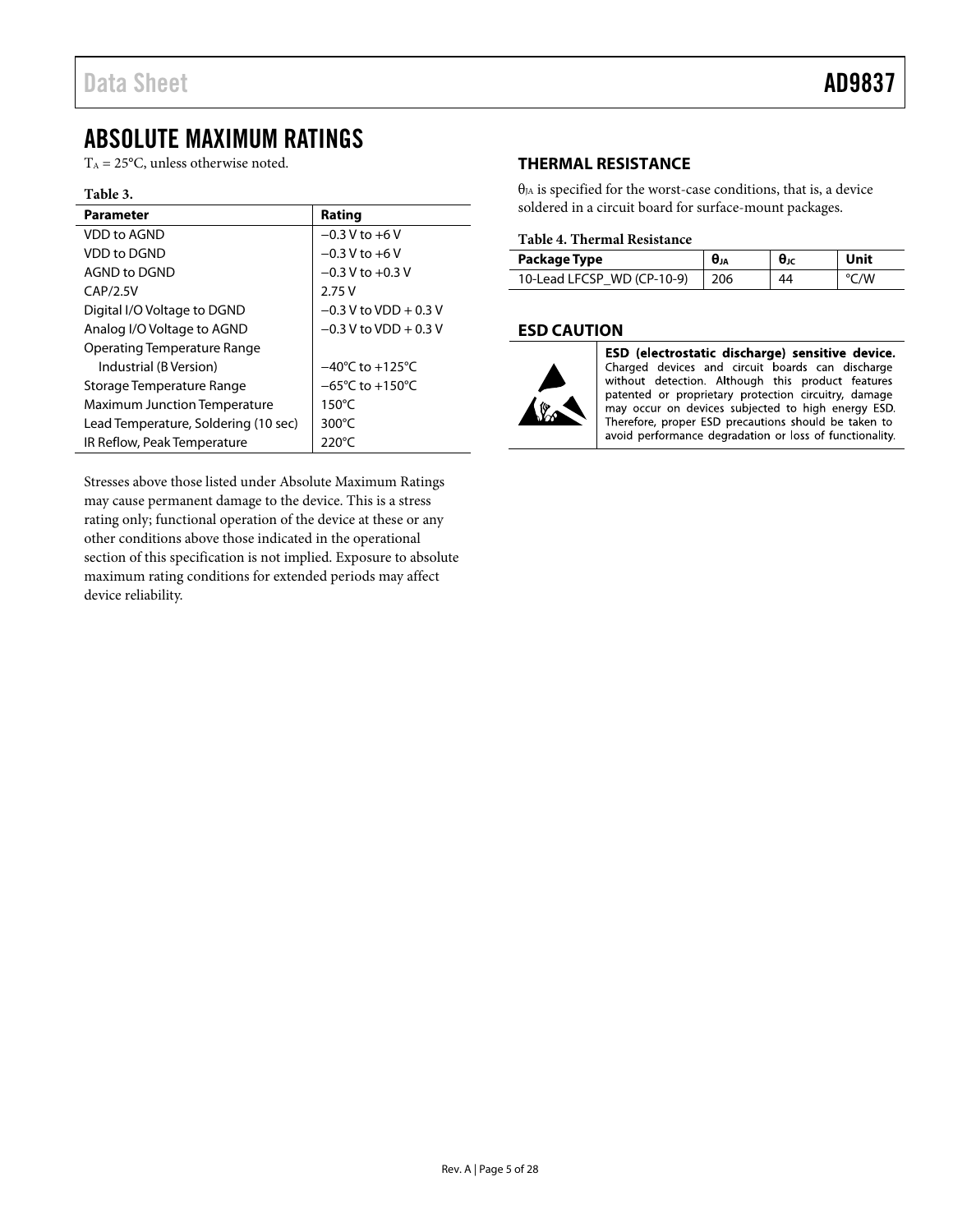# <span id="page-5-0"></span>PIN CONFIGURATION AND FUNCTION DESCRIPTIONS



### **Table 5. Pin Function Descriptions**

| Pin No.       | <b>Mnemonic</b> | <b>Description</b>                                                                                                                                                                                                                                                                                                                                                                  |
|---------------|-----------------|-------------------------------------------------------------------------------------------------------------------------------------------------------------------------------------------------------------------------------------------------------------------------------------------------------------------------------------------------------------------------------------|
|               | <b>COMP</b>     | DAC Bias Pin. This pin is used for decoupling the DAC bias voltage.                                                                                                                                                                                                                                                                                                                 |
| $\mathcal{P}$ | <b>VDD</b>      | Positive Power Supply for the Analog and Digital Interface Sections. The on-board 2.5 V regulator is also<br>supplied from VDD. VDD can have a value from 2.3 V to 5.5 V. A 0.1 µF and a 10 µF decoupling capacitor should<br>be connected between VDD and AGND.                                                                                                                    |
| 3             | CAP/2.5V        | The digital circuitry operates from a 2.5 V power supply. This 2.5 V is generated from VDD using an on-board<br>regulator when VDD exceeds 2.7 V. The regulator requires a decoupling capacitor of 100 nF typical, which is<br>connected from CAP/2.5V to DGND. If VDD is less than or equal to 2.7 V, CAP/2.5V should be tied directly to<br>VDD to bypass the on-board regulator. |
| 4             | <b>DGND</b>     | Digital Ground.                                                                                                                                                                                                                                                                                                                                                                     |
| 5.            | <b>MCLK</b>     | Digital Clock Input. DDS output frequencies are expressed as a binary fraction of the frequency of MCLK. The<br>output frequency accuracy and phase noise are determined by this clock.                                                                                                                                                                                             |
| 6             | <b>SDATA</b>    | Serial Data Input. The 16-bit serial data-word is applied to this input.                                                                                                                                                                                                                                                                                                            |
|               | <b>SCLK</b>     | Serial Clock Input. Data is clocked into the AD9837 on each falling edge of SCLK.                                                                                                                                                                                                                                                                                                   |
| 8             | <b>FSYNC</b>    | Active Low Control Input. FSYNC is the frame synchronization signal for the input data. When FSYNC is taken<br>low, the internal logic is informed that a new word is being loaded into the device.                                                                                                                                                                                 |
| 9             | AGND            | Analog Ground.                                                                                                                                                                                                                                                                                                                                                                      |
| 10            | <b>VOUT</b>     | Voltage Output. The analog and digital output from the AD9837 is available at this pin. An external load<br>resistor is not required because the device has a 200 $\Omega$ resistor on board.                                                                                                                                                                                       |
|               | EP              | Exposed Pad. Connect the exposed pad to ground.                                                                                                                                                                                                                                                                                                                                     |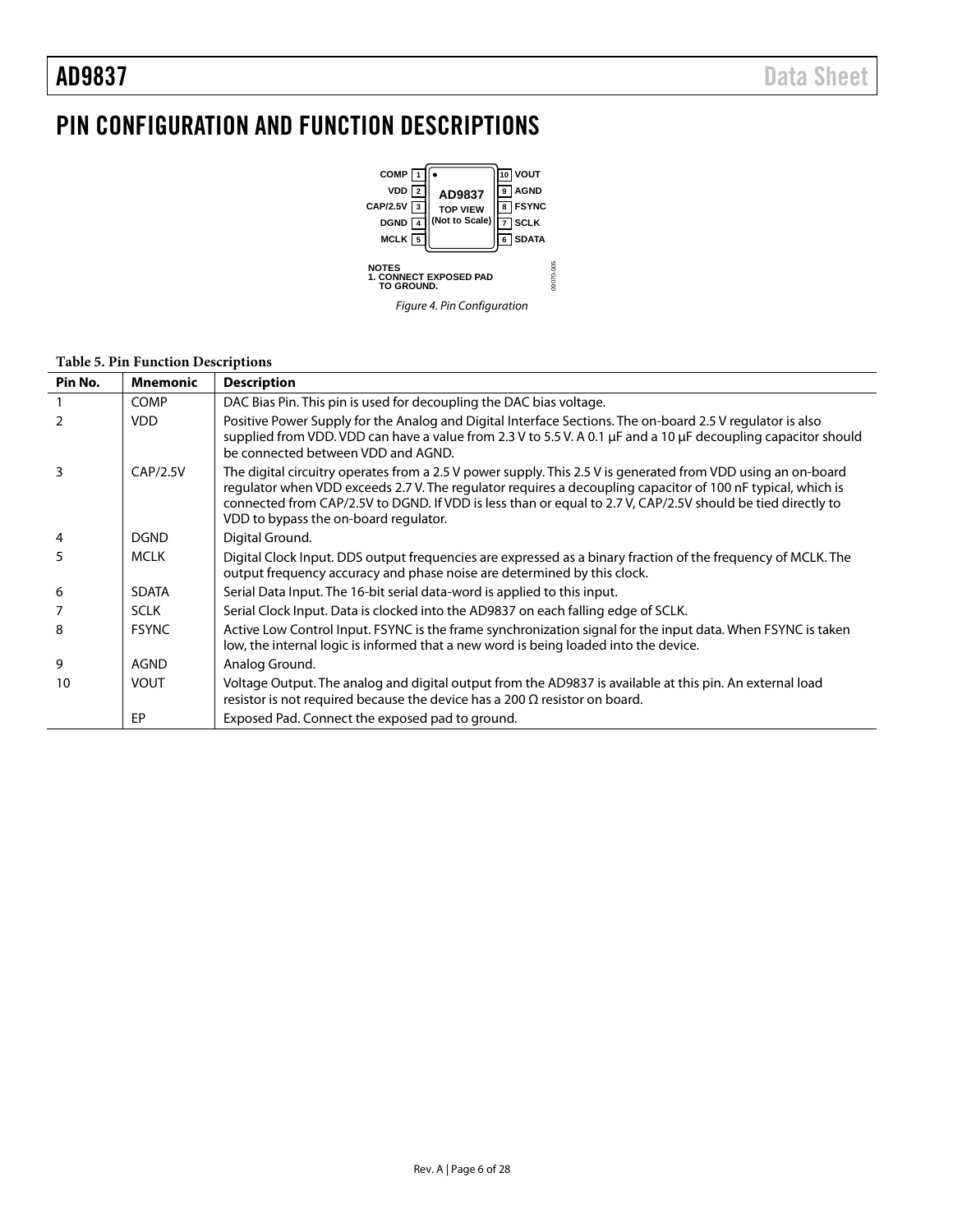# <span id="page-6-0"></span>TYPICAL PERFORMANCE CHARACTERISTICS



*Figure 5. Typical Current Consumption (IDD) vs. MCLK Frequency*  $for$   $for$   $=$   $MCLK/10$ 



<span id="page-6-1"></span>*Figure 6. Typical I<sub>DD</sub> vs. Output Frequency for f<sub>MCLK</sub> = 5 MHz* 



<span id="page-6-2"></span>*Figure 7. Typical I<sub>DD</sub> vs. Output Frequency for f<sub>MCLK</sub> = 16 MHz* 



*Figure 9. Wideband SFDR vs. MCLK Frequency*



*Figure 10. SNR vs. MCLK Frequency*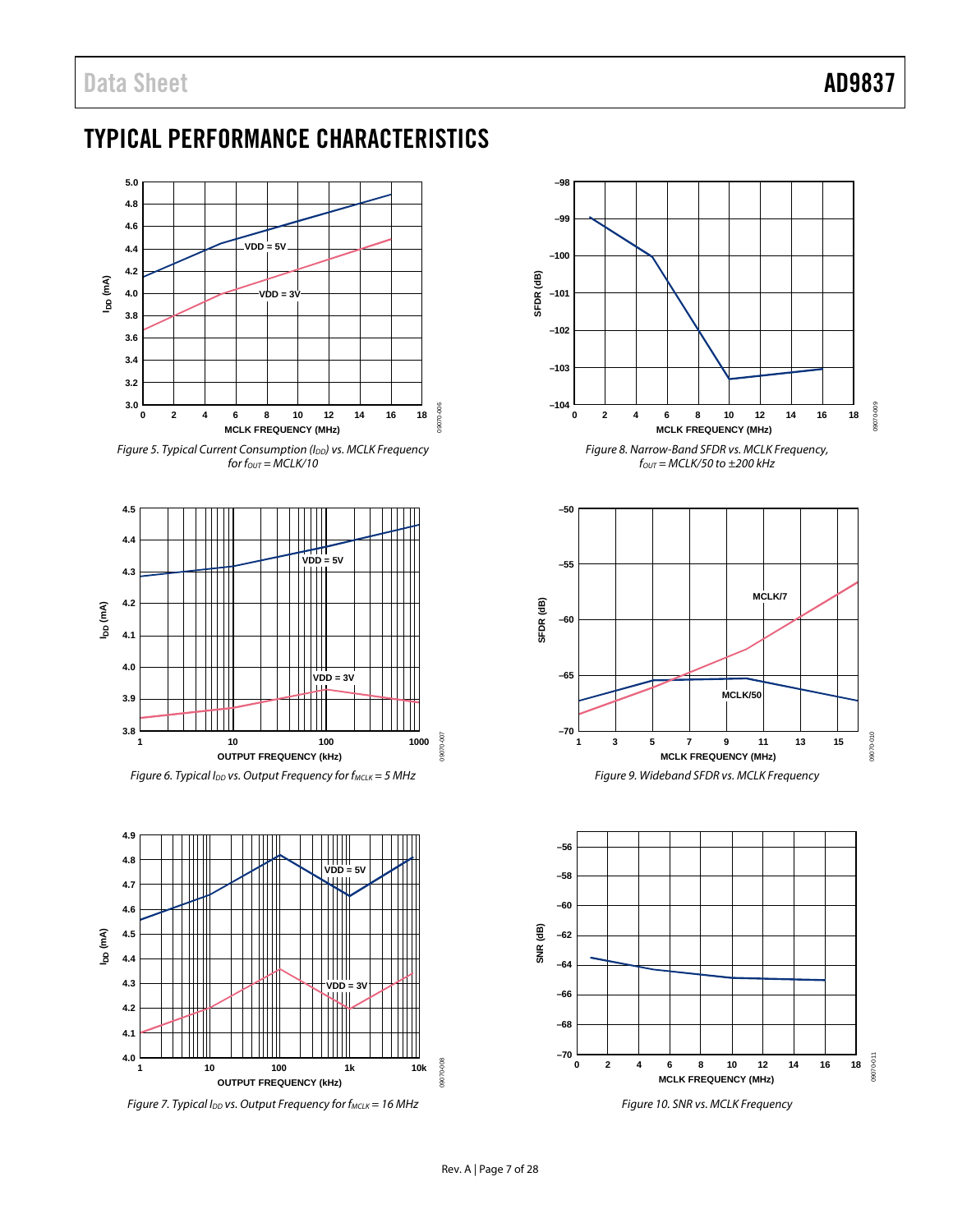









*Figure 13. Power vs. Frequency,*  $f_{MCLK} = 5$  *MHz,*  $f_{OUT} = 2.4$  *kHz, Frequency Word = 0x1F751*



*Figure 14. Power vs. Frequency, fMCLK = 16 MHz, fOUT = 7.692 kHz, Frequency Word = 0x1F81A*



*Figure 15. Power vs. Frequency, fMCLK = 5 MHz, fOUT = 0.714285 MHz = fMCLK/7, Frequency Word = 0x2492492*



*Figure 16. Power vs. Frequency, fMCLK = 16 MHz, fOUT = 2.285714 MHz = fMCLK/7, Frequency Word = 0x2492492*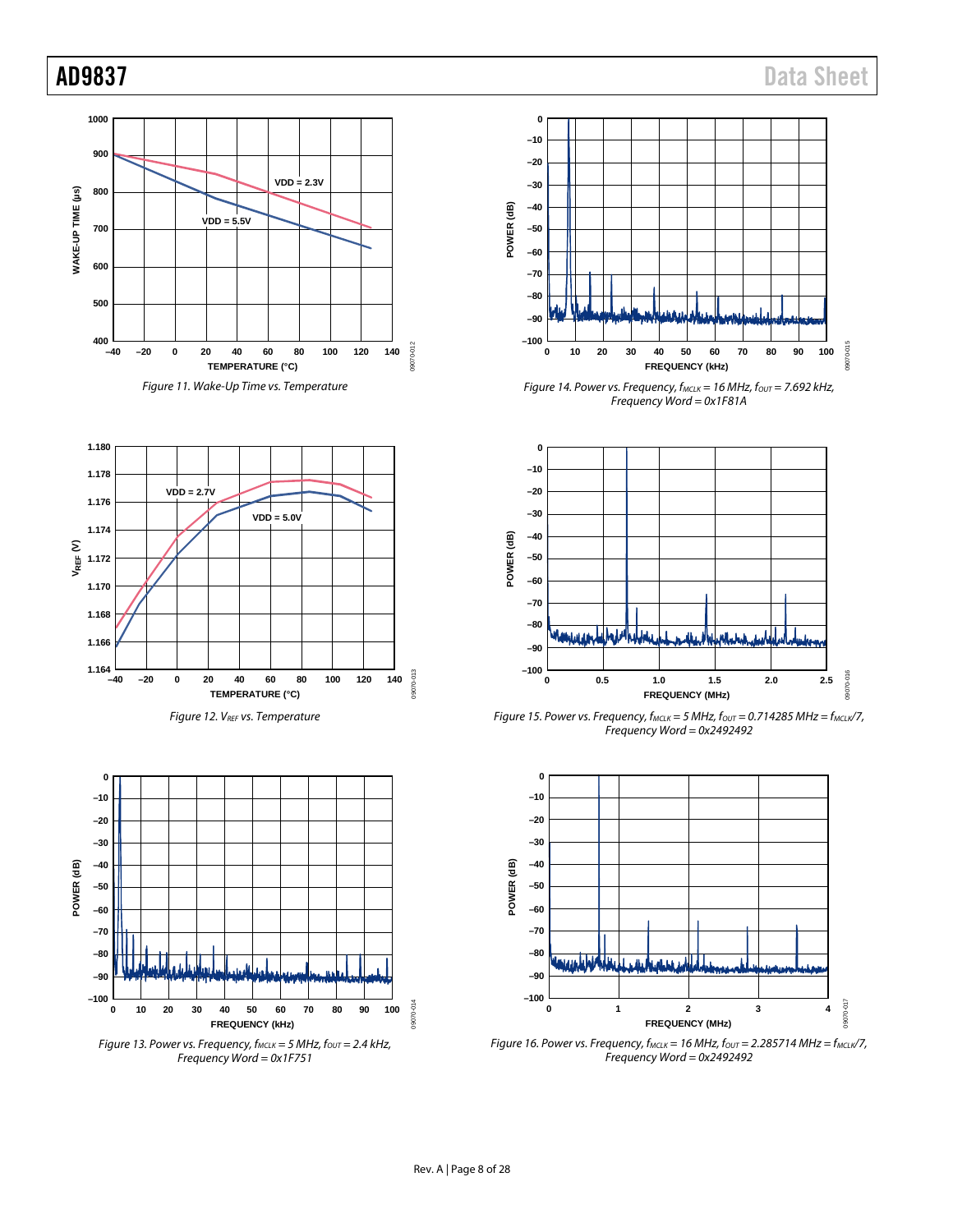# <span id="page-8-0"></span>TEST CIRCUIT



*Figure 17. Test Circuit Used to Test Specifications*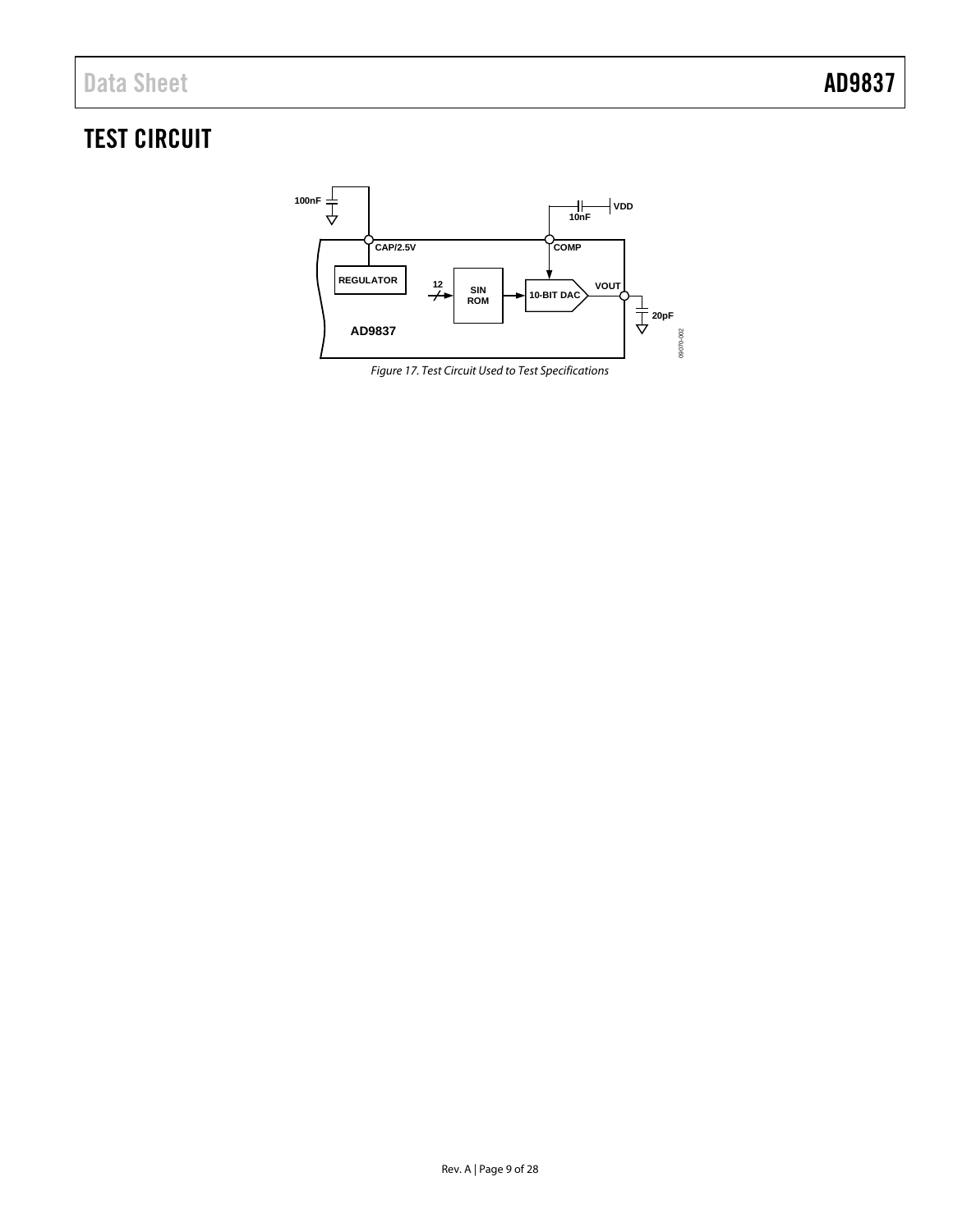# <span id="page-9-0"></span>**TERMINOLOGY**

## **Integral Nonlinearity (INL)**

INL is the maximum deviation of any code from a straight line passing through the endpoints of the transfer function. The endpoints of the transfer function are zero scale, a point 0.5 LSB below the first code transition (000 … 00 to 000 … 01), and full scale, a point 0.5 LSB above the last code transition (111 … 10 to 111 … 11). The error is expressed in LSBs.

## **Differential Nonlinearity (DNL)**

DNL is the difference between the measured and ideal 1 LSB change between two adjacent codes in the DAC. A specified DNL of ±1 LSB maximum ensures monotonicity.

### **Output Compliance**

Output compliance refers to the maximum voltage that can be generated at the output of the DAC to meet the specifications. When voltages greater than that specified for the output compliance are generated, the AD9837 may not meet the specifications listed in the data sheet.

## **Spurious-Free Dynamic Range (SFDR)**

Along with the frequency of interest, harmonics of the fundamental frequency and images of these frequencies are present at the output of a DDS device. The spurious-free dynamic range (SFDR) refers to the largest spur or harmonic present in the band of interest. The wideband SFDR gives the magnitude of the largest spur or harmonic relative to the magnitude of the fundamental frequency in the 0 to Nyquist bandwidth. The narrow-band SFDR gives the attenuation of the largest spur or harmonic in a bandwidth of  $\pm 200$  kHz about the fundamental frequency.

## **Total Harmonic Distortion (THD)**

Total harmonic distortion (THD) is the ratio of the rms sum of harmonics to the rms value of the fundamental. For the AD9837, THD is defined as

$$
THD = 20 \log \sqrt{\frac{V_2^2 + V_3^2 + V_4^2 + V_5^2 + V_6^2}{V_1}}
$$

where:

*V1* is the rms amplitude of the fundamental.

 $V_2$ ,  $V_3$ ,  $V_4$ ,  $V_5$ , and  $V_6$  are the rms amplitudes of the second through sixth harmonics.

### **Signal-to-Noise Ratio (SNR)**

SNR is the ratio of the rms value of the measured output signal to the rms sum of all other spectral components below the Nyquist frequency. The value for SNR is expressed in decibels.

### **Clock Feedthrough**

There is feedthrough from the MCLK input to the analog output. Clock feedthrough refers to the magnitude of the MCLK signal relative to the fundamental frequency in the output spectrum of the AD9837.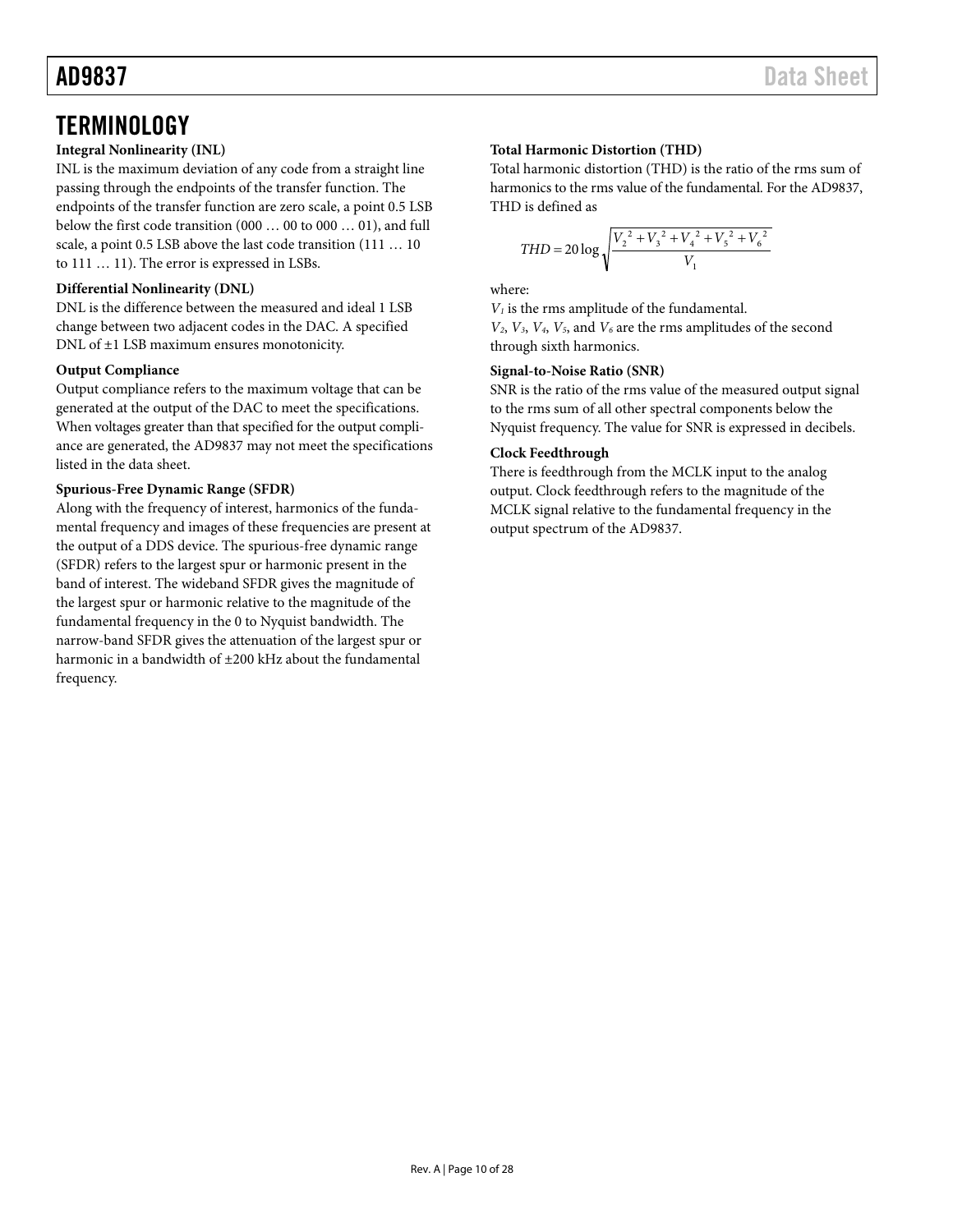# <span id="page-10-0"></span>THEORY OF OPERATION

Sine waves are typically thought of in terms of their magnitude form:  $a(t) = sin(\omega t)$ . However, sine waves are nonlinear and not easy to generate except through piecewise construction. On the other hand, the angular information is linear in nature; that is, the phase angle rotates through a fixed angle for each unit of time. The angular rate depends on the frequency of the signal by the traditional rate of  $\omega = 2\pi f$ .



Knowing that the phase of a sine wave is linear and given a reference interval (clock period), the phase rotation for that period can be determined as follows:

 $\Delta Phase = \omega \Delta t$  (1)

Solving for  $\omega$ ,

$$
\omega = \Delta Phase/\Delta t = 2\pi f \tag{2}
$$

Solving for f and substituting the reference clock frequency for the reference period ( $1/f_{\text{MCLK}} = \Delta t$ ),

$$
f = \Delta Phase \times f_{MCLW} 2\pi \tag{3}
$$

The AD9837 builds the output based on this simple equation. A simple DDS chip can implement this equation with three major subcircuits: numerically controlled oscillator (NCO) plus phase modulator, SIN ROM, and digital-to-analog converter (DAC). Each subcircuit is described in the [Circuit Description s](#page-11-0)ection.

The AD9837 provides a sampled signal with its output following the Nyquist sampling theorem. Specifically, its output spectrum contains the fundamental plus aliased signals (images) that occur at multiples of the reference clock frequency and the selected output frequency. A graphical representation of the sampled spectrum with aliased images is shown in [Figure 19.](#page-10-1) 

The prominence of the aliased images depends on the ratio of four to MCLK. If the ratio is small, the aliased images are very prominent and of a relatively high energy level as determined by the  $sin(x)/x$  roll-off of the quantized DAC output. In fact, depending on the four/reference clock ratio, the first aliased image can be on the order of −3 dB below the fundamental.

External filtering is required if the aliased image is within the output band of interest.

<span id="page-10-1"></span>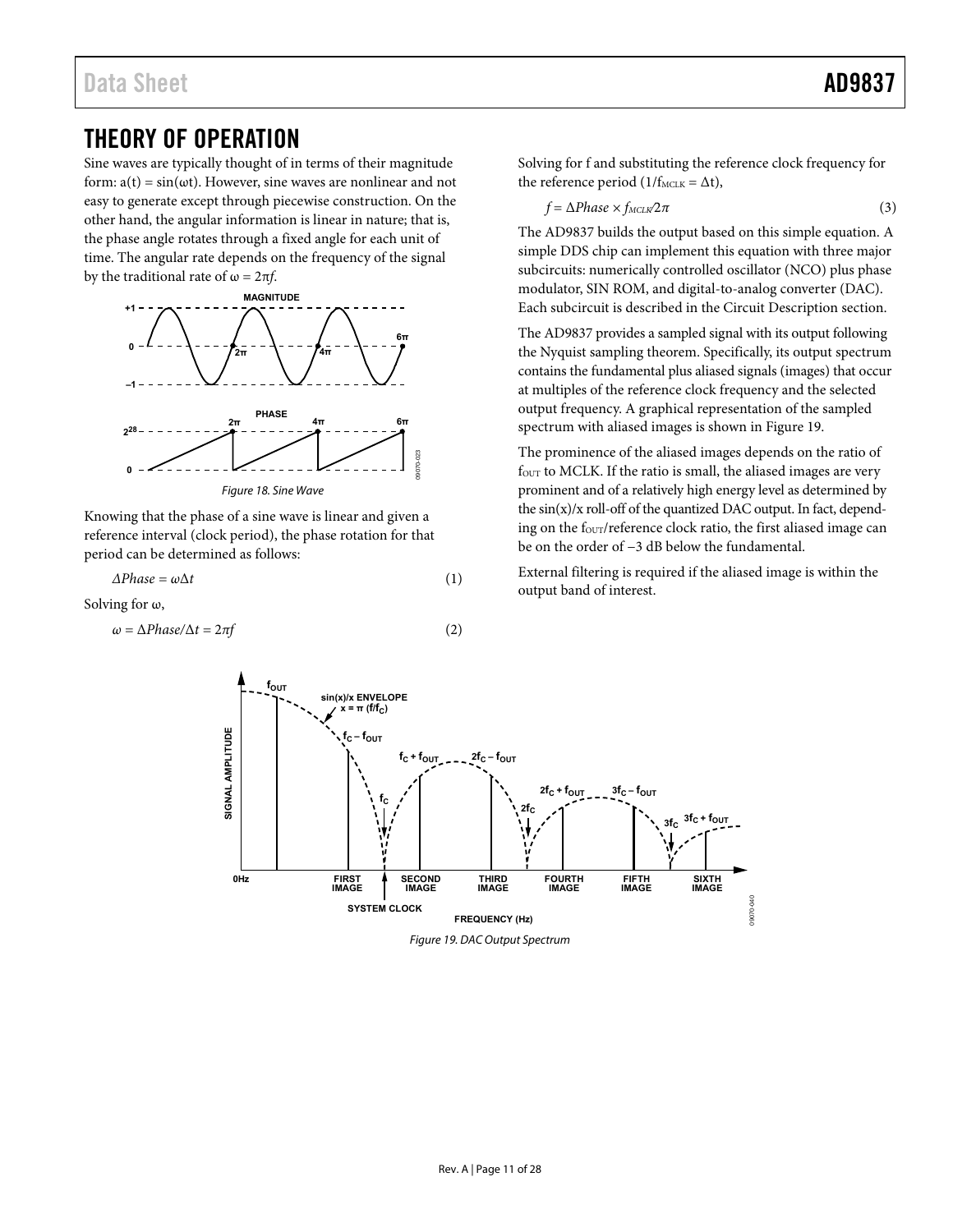# <span id="page-11-0"></span>CIRCUIT DESCRIPTION

The AD9837 is a fully integrated direct digital synthesis (DDS) chip. The chip requires a reference clock and decoupling capacitors to provide digitally created sine waves up to 8 MHz. In addition to the generation of this RF signal, the chip is fully capable of a broad range of simple and complex modulation schemes. These modulation schemes are fully implemented in the digital domain, allowing accurate and simple realization of complex modulation algorithms using DSP techniques.

The internal circuitry of the AD9837 consists of the following main sections: a numerically controlled oscillator (NCO), frequency and phase modulators, SIN ROM, a digital-to-analog converter, and a regulator.

## <span id="page-11-1"></span>**NUMERICALLY CONTROLLED OSCILLATOR PLUS PHASE MODULATOR**

The AD9837 consists of two frequency select registers, a phase accumulator, two phase offset registers, and a phase offset adder. The main component of the NCO is a 28-bit phase accumulator. Continuous time signals have a phase range of 0 to 2π. Outside this range of numbers, the sinusoid functions repeat themselves in a periodic manner. The digital implementation is no different. The accumulator simply scales the range of phase numbers into a multibit digital word. The phase accumulator in the AD9837 is implemented with 28 bits. Therefore, in the AD9837,  $2\pi = 2^{28}$ . Likewise, the ΔPhase term is scaled into this range of numbers:

 $0 < \triangle Phase < 2^{28} - 1$ 

With these substitutions, Equation 3 becomes

 $f = \Delta Phase \times f_{MCLW} 2^{28}$  (4)

where  $0 < \Delta Phase < 2^{28} - 1$ .

The input to the phase accumulator can be selected from either the FREQ0 register or the FREQ1 register and is controlled by the FSEL bit in the control register. NCOs inherently generate continuous phase signals, thus avoiding any output discontinuity when switching between frequencies.

Following the NCO, a phase offset can be added to perform phase modulation using the 12-bit phase registers. The contents of one of these phase registers is added to the MSBs of the NCO. The AD9837 has two phase registers; their resolution is 2π/4096.

# <span id="page-11-2"></span>**SIN ROM**

To make the output from the NCO useful, it must be converted from phase information into a sinusoidal value. Because phase information maps directly to amplitude, the SIN ROM uses the digital phase information as an address to a lookup table and converts the phase information into amplitude.

Although the NCO contains a 28-bit phase accumulator, the output of the NCO is truncated to 12 bits. Using the full resolution of the phase accumulator is impractical and unnecessary because a lookup table of 2<sup>28</sup> entries would be required. It is only necessary to have sufficient phase resolution such that the errors due to truncation are smaller than the resolution of the 10-bit DAC. Therefore, the SIN ROM must have two bits of phase resolution more than the 10-bit DAC.

The SIN ROM is enabled using the MODE bit (Bit D1) in the control register (see [Table 16\)](#page-15-5).

# <span id="page-11-3"></span>**DIGITAL-TO-ANALOG CONVERTER (DAC)**

The AD9837 includes a high impedance, current source, 10-bit DAC. The DAC receives the digital words from the SIN ROM and converts them into the corresponding analog voltages.

The DAC is configured for single-ended operation. An external load resistor is not required because the device has an on-board 200 Ω resistor. The DAC generates an output voltage of 0.6 V p-p typical.

# <span id="page-11-4"></span>**REGULATOR**

VDD provides the power supply required for the analog section and the digital section of the AD9837. This supply can have a value of 2.3 V to 5.5 V.

The internal digital section of the AD9837 is operated at 2.5 V. An on-board regulator steps down the voltage applied at VDD to 2.5 V. When the applied voltage at the VDD pin of the AD9837 is less than or equal to 2.7 V, the CAP/2.5V and VDD pins should be tied together to bypass the on-board regulator.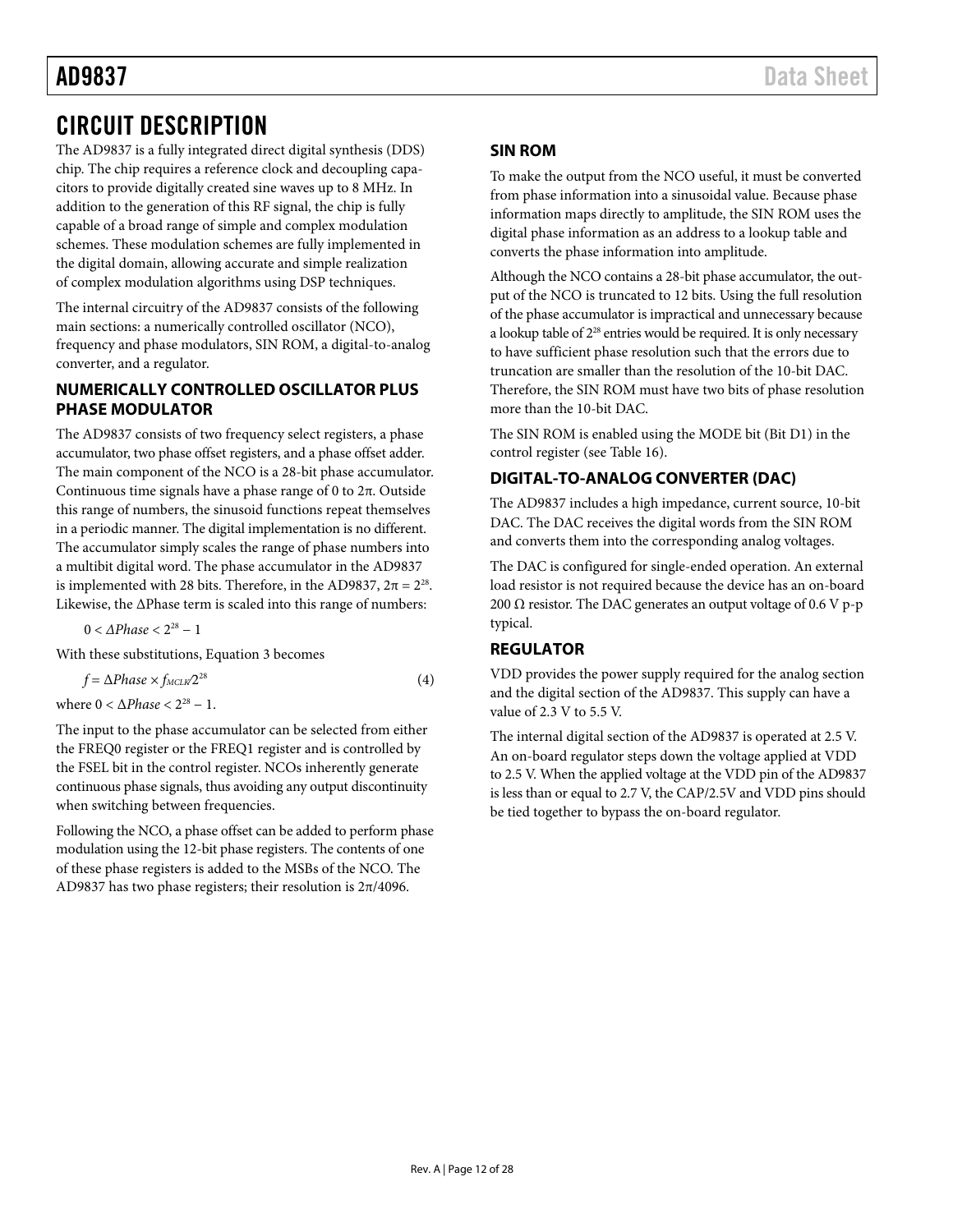# <span id="page-12-0"></span>FUNCTIONAL DESCRIPTION **SERIAL INTERFACE**

<span id="page-12-1"></span>The AD9837 has a standard 3-wire serial interface that is compatible with the SPI, QSPI™, MICROWIRE®, and DSP interface standards.

Data is loaded into the device as a 16-bit word under the control of a serial clock input, SCLK. The timing diagram for this operation is given i[n Figure 3.](#page-3-1)

FSYNC is a level triggered input that acts as a frame synchronization and chip enable input. Data can be transferred into the device only when FSYNC is low. To start the serial data transfer, FSYNC should be taken low, observing the minimum FSYNC to SCLK falling edge setup time, t<sub>7</sub> (see [Table 2\)](#page-3-2). After FSYNC goes low, serial data is shifted into the input shift register of the device on the falling edges of SCLK for 16 clock pulses. FSYNC can be taken high after the 16th falling edge of SCLK, observing the minimum SCLK falling edge to FSYNC rising edge time, ts. Alternatively, FSYNC can be kept low for a multiple of 16 SCLK pulses and then brought high at the end of the data transfer. In this way, a continuous stream of 16-bit words can be loaded while FSYNC is held low; FSYNC goes high only after the 16th SCLK falling edge of the last word loaded.

The SCLK can be continuous, or it can idle high or low between write operations. In either case, it must be high when FSYNC goes low  $(t_{11})$ .

For an example of how to program the AD9837, see th[e AN-1070](http://www.analog.com/AN-1070)  [Application Note](http://www.analog.com/AN-1070) on the Analog Devices, Inc., website. The AD9837 has the same register settings as the [AD9833/](http://www.analog.com/AD9833)[AD9834.](http://www.analog.com/AD9834)

# <span id="page-12-2"></span>**LATENCY PERIOD**

A latency period is associated with each asynchronous write operation in the AD9837. If a selected frequency or phase register is loaded with a new word, there is a delay of seven or eight MCLK cycles before the analog output changes. The delay can be seven or eight cycles, depending on the position of the MCLK rising edge when the data is loaded into the destination register.

## <span id="page-12-3"></span>**CONTROL REGISTER**

The AD9837 contains a 16-bit control register that allows the user to configure the operation of the AD9837. All control bits other than the MODE bit are sampled on the internal falling edge of MCLK.

[Figure 20](#page-12-4) illustrates the functions of the control bits. [Table 7](#page-13-0) describes the individual bits of the control register. The different functions and the various output options of the AD9837 are described in more detail in the following sections.

To inform the AD9837 that the contents of the control register will be altered, Bit D15 and Bit D14 must be set to 0, as shown in [Table 6.](#page-12-5)

#### <span id="page-12-5"></span>**Table 6. Control Register Bits**

| D <sub>15</sub> | D <sub>14</sub> | D13 to D0    |
|-----------------|-----------------|--------------|
|                 |                 | Control bits |

<span id="page-12-4"></span>

*Figure 20. Function of Control Bits*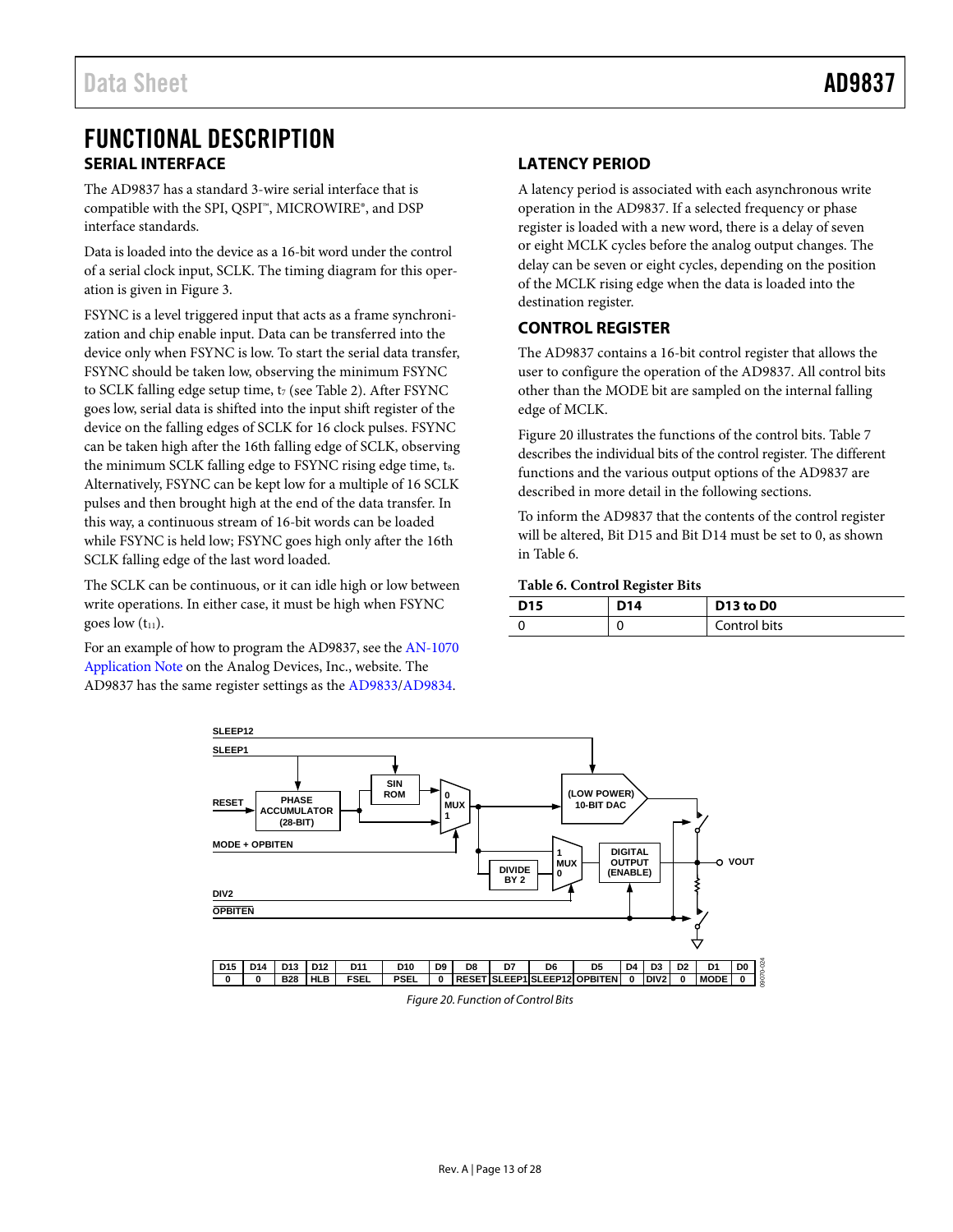## <span id="page-13-0"></span>**Table 7. Control Register Bit Descriptions**

| Bit             | <b>Bit Name</b>  | <b>Description</b>                                                                                                                                                                                                                                                                                                                                                                                                                                                                                                                                                                                                                                                                                                                                                                                                                                                                                                                                                                                                                                                                                                                                                                                                                                                                                  |
|-----------------|------------------|-----------------------------------------------------------------------------------------------------------------------------------------------------------------------------------------------------------------------------------------------------------------------------------------------------------------------------------------------------------------------------------------------------------------------------------------------------------------------------------------------------------------------------------------------------------------------------------------------------------------------------------------------------------------------------------------------------------------------------------------------------------------------------------------------------------------------------------------------------------------------------------------------------------------------------------------------------------------------------------------------------------------------------------------------------------------------------------------------------------------------------------------------------------------------------------------------------------------------------------------------------------------------------------------------------|
| D <sub>13</sub> | <b>B28</b>       | Two write operations are required to load a complete word into either of the frequency registers.<br>B28 = 1 allows a complete word to be loaded into a frequency register in two consecutive writes. The first write<br>contains the 14 LSBs of the frequency word, and the second write contains the 14 MSBs. The first two bits of each<br>16-bit word define the frequency register to which the word is loaded and should, therefore, be the same for both<br>consecutive writes. See Table 9 for the appropriate addresses. The write to the frequency register occurs after both<br>words have been loaded, so the register never holds an intermediate value. An example of a complete 28-bit write<br>is shown in Table 10. Note, however, that consecutive 28-bit writes to the same frequency register are not allowed;<br>to execute consecutive 28-bit writes, you must alternate between the frequency registers.<br>B28 = 0 configures the 28-bit frequency register to operate as two 14-bit registers, one containing the 14 MSBs and<br>the other containing the 14 LSBs. In this way, the 14 MSBs of the frequency word can be altered independently of<br>the 14 LSBs, and vice versa. To alter the 14 MSBs or the 14 LSBs, a single write is made to the appropriate frequency |
| D <sub>12</sub> | <b>HLB</b>       | address. Bit D12 (HLB) informs the AD9837 whether the bits to be altered are the 14 MSBs or the 14 LSBs.<br>This control bit allows the user to continuously load the MSBs or LSBs of a frequency register while ignoring the<br>remaining 14 bits. This is useful if the complete 28-bit resolution is not required. The HLB bit is used in conjunction<br>with the B28 bit (Bit D13). The HLB bit indicates whether the 14 bits to be loaded are transferred to the 14 MSBs or<br>the 14 LSBs of the addressed frequency register. Bit D13 (B28) must be set to 0 to change the MSBs or LSBs of a<br>frequency word separately. When Bit D13 (B28) is set to 1, the HLB bit is ignored.<br>$HLB = 1$ allows a write to the 14 MSBs of the addressed frequency register.<br>$HLB = 0$ allows a write to the 14 LSBs of the addressed frequency register.                                                                                                                                                                                                                                                                                                                                                                                                                                           |
| D11             | <b>FSEL</b>      | The FSEL bit defines whether the FREQ0 register or the FREQ1 register is used in the phase accumulator (see Table 8).                                                                                                                                                                                                                                                                                                                                                                                                                                                                                                                                                                                                                                                                                                                                                                                                                                                                                                                                                                                                                                                                                                                                                                               |
| D <sub>10</sub> | <b>PSEL</b>      | The PSEL bit defines whether the PHASE0 register data or the PHASE1 register data is added to the output of the<br>phase accumulator (see Table 8).                                                                                                                                                                                                                                                                                                                                                                                                                                                                                                                                                                                                                                                                                                                                                                                                                                                                                                                                                                                                                                                                                                                                                 |
| D <sub>9</sub>  | Reserved         | This bit should be set to 0.                                                                                                                                                                                                                                                                                                                                                                                                                                                                                                                                                                                                                                                                                                                                                                                                                                                                                                                                                                                                                                                                                                                                                                                                                                                                        |
| D <sub>8</sub>  | <b>RESET</b>     | This bit controls the reset function.<br>RESET = 1 resets internal registers to 0, which corresponds to an analog output of midscale.<br>$RESET = 0$ disables the reset function (see the Reset Function section).                                                                                                                                                                                                                                                                                                                                                                                                                                                                                                                                                                                                                                                                                                                                                                                                                                                                                                                                                                                                                                                                                  |
| D7              | SLEEP1           | This bit enables or disables the internal MCLK.<br>SLEEP1 = 1 disables the internal MCLK. The DAC output remains at its present value because the NCO is no longer<br>accumulating.<br>SLEEP1 = 0 enables the internal MCLK (see the Sleep Function section).                                                                                                                                                                                                                                                                                                                                                                                                                                                                                                                                                                                                                                                                                                                                                                                                                                                                                                                                                                                                                                       |
| D <sub>6</sub>  | SLEEP12          | This bit powers down the on-chip DAC.<br>SLEEP12 = 1 powers down the on-chip DAC. This is useful when the AD9837 is used to output the MSB of the DAC data.<br>SLEEP12 = 0 implies that the DAC is active (see the Sleep Function section).                                                                                                                                                                                                                                                                                                                                                                                                                                                                                                                                                                                                                                                                                                                                                                                                                                                                                                                                                                                                                                                         |
| D <sub>5</sub>  | <b>OPBITEN</b>   | This bit, in association with the MODE bit (Bit D1), controls the output at the VOUT pin (see Table 16).<br>OPBITEN = 1 causes the output of the DAC to no longer be available at the VOUT pin. Instead, the MSB (or MSB/2) of<br>the DAC data is connected to the VOUT pin. This output is useful as a coarse clock source. The DIV2 bit (Bit D3)<br>controls whether the VOUT pin outputs the MSB or the MSB/2.<br>OPBITEN = 0 connects the output of the DAC to VOUT. The MODE bit (Bit D1) determines whether the output is<br>sinusoidal or triangular.                                                                                                                                                                                                                                                                                                                                                                                                                                                                                                                                                                                                                                                                                                                                        |
| D <sub>4</sub>  | Reserved         | This bit must be set to 0.                                                                                                                                                                                                                                                                                                                                                                                                                                                                                                                                                                                                                                                                                                                                                                                                                                                                                                                                                                                                                                                                                                                                                                                                                                                                          |
| D <sub>3</sub>  | DIV <sub>2</sub> | DIV2 is used in association with Bit D5 (OPBITEN). See Table 16.<br>$DIV2 = 1$ causes the MSB of the DAC data to be output at the VOUT pin.<br>DIV2 = 0 causes the MSB/2 of the DAC data to be output at the VOUT pin.                                                                                                                                                                                                                                                                                                                                                                                                                                                                                                                                                                                                                                                                                                                                                                                                                                                                                                                                                                                                                                                                              |
| D <sub>2</sub>  | Reserved         | This bit must be set to 0.                                                                                                                                                                                                                                                                                                                                                                                                                                                                                                                                                                                                                                                                                                                                                                                                                                                                                                                                                                                                                                                                                                                                                                                                                                                                          |
| D <sub>1</sub>  | <b>MODE</b>      | This bit, in association with the OPBITEN bit (Bit D5), controls the output at the VOUT pin when the on-chip DAC is<br>connected to VOUT. This bit should be set to 0 if the OPBITEN bit is set to 1 (see Table 16).<br>$MODE = 1$ bypasses the SIN ROM, resulting in a triangle output from the DAC.<br>MODE = 0 uses the SIN ROM to convert the phase information into amplitude information, resulting in a sinusoidal<br>signal at the output. (The OPBITEN bit (Bit D5) must also be set to 0 for sinusoidal output.)                                                                                                                                                                                                                                                                                                                                                                                                                                                                                                                                                                                                                                                                                                                                                                          |
| D <sub>0</sub>  | Reserved         | This bit must be set to 0.                                                                                                                                                                                                                                                                                                                                                                                                                                                                                                                                                                                                                                                                                                                                                                                                                                                                                                                                                                                                                                                                                                                                                                                                                                                                          |
|                 |                  |                                                                                                                                                                                                                                                                                                                                                                                                                                                                                                                                                                                                                                                                                                                                                                                                                                                                                                                                                                                                                                                                                                                                                                                                                                                                                                     |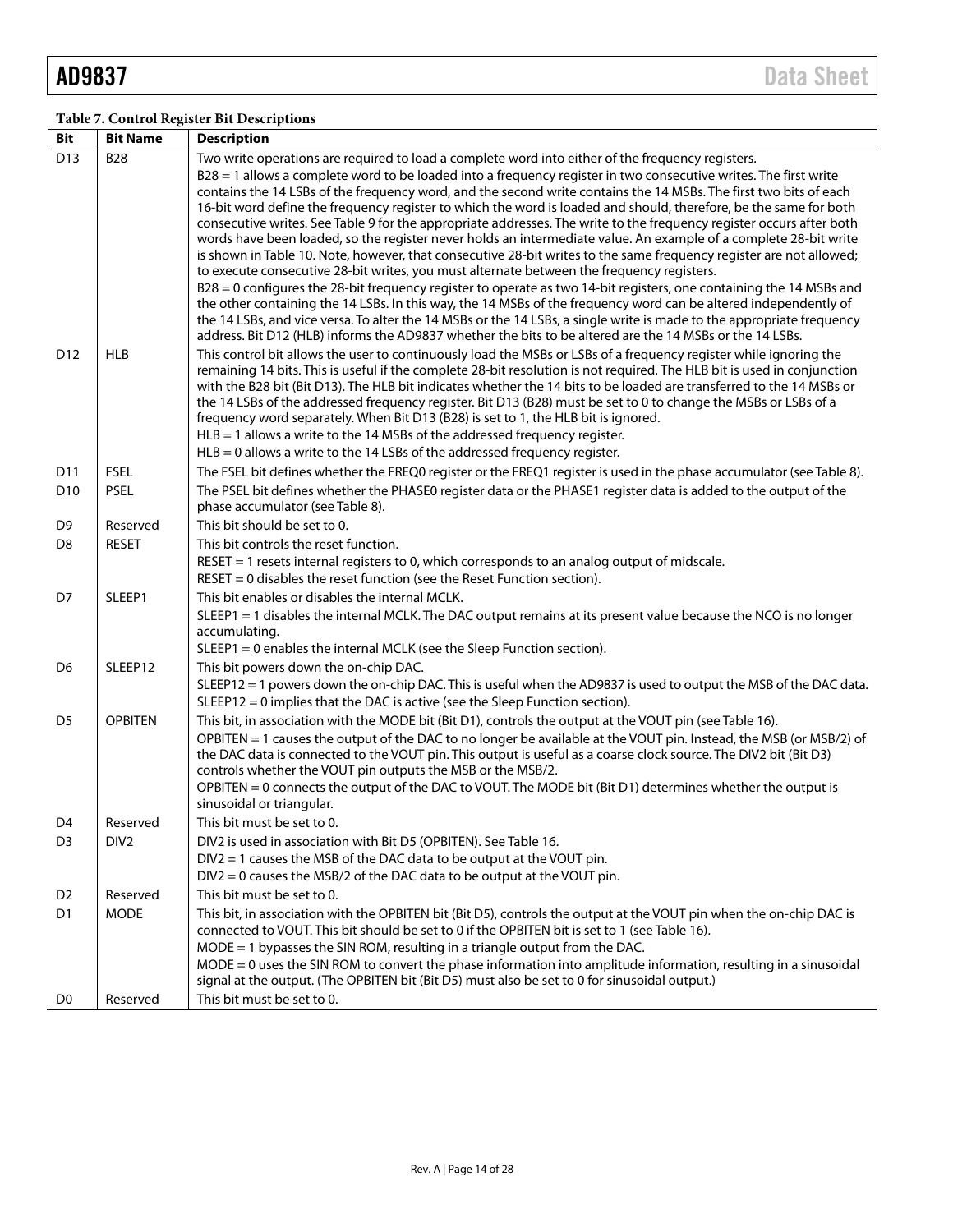# <span id="page-14-0"></span>**FREQUENCY AND PHASE REGISTERS**

The AD9837 contains two frequency registers and two phase registers, which are described in [Table 8.](#page-14-3)

#### <span id="page-14-3"></span>**Table 8. Frequency and Phase Registers**

| Register      | Size    | <b>Description</b>                                                                                                                                |
|---------------|---------|---------------------------------------------------------------------------------------------------------------------------------------------------|
| FREO0         | 28 bits | Frequency Register 0.<br>When the FSEL bit = $0$ , the FREQ0<br>register defines the output frequency<br>as a fraction of the MCLK frequency.     |
| FREO1         | 28 bits | Frequency Register 1.<br>When the FSEL bit $= 1$ , the FREQ1<br>register defines the output frequency<br>as a fraction of the MCLK frequency.     |
| <b>PHASE0</b> | 12 hits | Phase Offset Register 0.<br>When the PSEL bit $= 0$ , the contents of<br>the PHASE0 register are added to the<br>output of the phase accumulator. |
| PHASF1        | 12 hits | Phase Offset Register 1.<br>When the PSEL bit $= 1$ , the contents of<br>the PHASE1 register are added to the<br>output of the phase accumulator. |

The analog output from the AD9837 is

 $f_{MCLK}/2^{28}$   $\times$  FREQREG

where *FREQREG* is the value loaded into the selected frequency register.

This signal is phase shifted by

2π/4096 × *PHASEREG*

where *PHASEREG* is the value contained in the selected phase register.

The relationship of the selected output frequency and the reference clock frequency must be considered to avoid unwanted output anomalies.

The flowchart i[n Figure 24](#page-17-0) shows the routine for writing to the frequency and phase registers of the AD9837.

#### *Writing to a Frequency Register*

When writing to a frequency register, Bit D15 and Bit D14 of the control register give the address of the frequency register (see [Table 9\)](#page-14-1).

#### <span id="page-14-1"></span>**Table 9. Frequency Register Bits**

| <b>D15</b> | D14 | D <sub>13</sub> to D <sub>0</sub> |
|------------|-----|-----------------------------------|
|            |     | 14 FREQ0 register bits            |
|            |     | 14 FREQ1 register bits            |

To change the entire contents of a frequency register, two consecutive writes to the same address must be performed because the frequency registers are 28 bits wide. The first write contains the 14 LSBs, and the second write contains the 14 MSBs. For this mode of operation, the B28 control bit (Bit D13) must be set to 1. An example of a 28-bit write is shown i[n Table 10.](#page-14-2)

#### <span id="page-14-2"></span>**Table 10. Writing 0xFFFC000 to the FREQ0 Register**

| <b>SDATA Input</b>  | <b>Result of Input Word</b>                                                    |
|---------------------|--------------------------------------------------------------------------------|
| 0010 0000 0000 0000 | Control word write<br>$(D15, D14 = 00)$ , B28 $(D13) = 1$ ,<br>HLB $(D12) = X$ |
| 0100 0000 0000 0000 | FREQ0 register write<br>$(D15, D14 = 01)$ , 14 LSBs = 0x0000                   |
| 0111 1111 1111 1111 | FREQ0 register write<br>$(D15, D14 = 01)$ , 14 MSBs = 0x3FFF                   |

Note, however, that continuous writes to the same frequency register may result in intermediate updates during the writes. If a frequency sweep, or something similar, is required, it is recommended that users alternate between the two frequency registers.

In some applications, the user does not need to alter all 28 bits of the frequency register. With coarse tuning, only the 14 MSBs are altered; with fine tuning, only the 14 LSBs are altered. By setting the B28 control bit (Bit D13) to 0, the 28-bit frequency register operates as two 14-bit registers, one containing the 14 MSBs and the other containing the 14 LSBs. In this way, the 14 MSBs of the frequency word can be altered independently of the 14 LSBs, and vice versa. The HLB bit (Bit D12) in the control register identifies which 14 bits are being altered (see [Table 11](#page-14-4) an[d Table 12\)](#page-14-5).

#### <span id="page-14-4"></span>**Table 11. Writing 0x3FFF to the 14 LSBs of the FREQ1 Register**

| <b>SDATA Input</b>  | <b>Result of Input Word</b>                                              |
|---------------------|--------------------------------------------------------------------------|
| 0000 0000 0000 0000 | Control word write                                                       |
|                     | $(D15, D14 = 00)$ , B28 $(D13) = 0$ ,<br>HLB $(D12) = 0$ , that is, LSBs |
|                     |                                                                          |
| 1011 1111 1111 1111 | FREQ1 register write                                                     |
|                     | $(D15, D14 = 10)$ , 14 LSBs = 0x3FFF                                     |

#### <span id="page-14-5"></span>**Table 12. Writing 0x00FF to the 14 MSBs of the FREQ0 Register**

| <b>SDATA Input</b>  | <b>Result of Input Word</b>                                                                    |
|---------------------|------------------------------------------------------------------------------------------------|
| 0001 0000 0000 0000 | Control word write<br>$(D15, D14 = 00)$ , B28 $(D13) = 0$ ,<br>HLB $(D12) = 1$ , that is, MSBs |
| 0100 0000 1111 1111 | FREQ0 register write<br>$(D15, D14 = 01)$ , 14 MSBs = 0x00FF                                   |
|                     |                                                                                                |

#### *Writing to a Phase Register*

When writing to a phase register, Bit D15 and Bit D14 are set to 11. Bit D13 identifies the phase register that is being loaded.

#### **Table 13. Phase Register Bits**

| D <sub>15</sub> | D14 | D <sub>13</sub> | D <sub>12</sub> | D11 to D0               |
|-----------------|-----|-----------------|-----------------|-------------------------|
|                 |     |                 |                 | 12 PHASE0 register bits |
|                 |     |                 |                 | 12 PHASE1 register bits |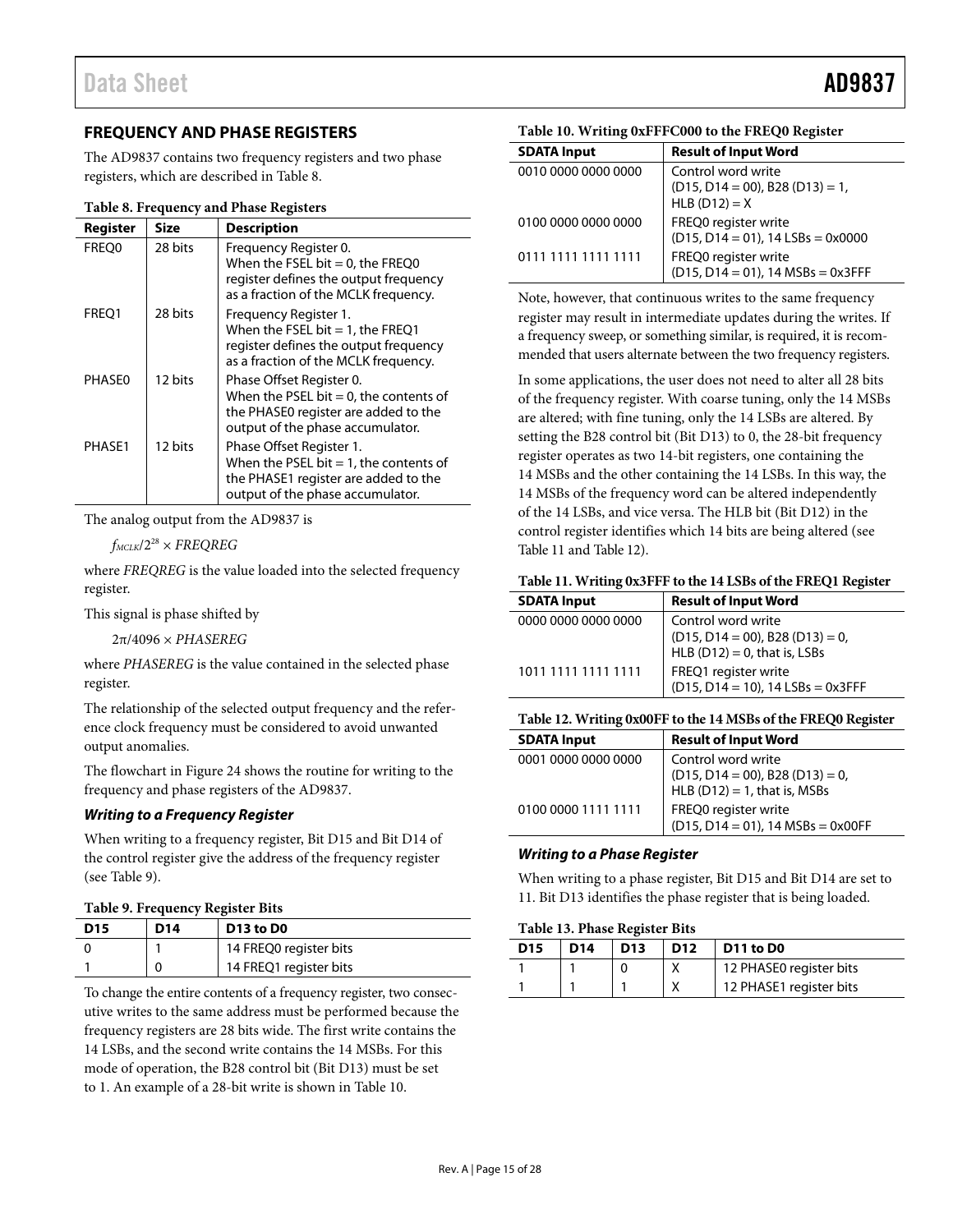# <span id="page-15-0"></span>**RESET FUNCTION**

The reset function resets the appropriate internal registers to 0 to provide an analog output of midscale. A reset does not reset the phase, frequency, or control registers. When the AD9837 is powered up, the part should be reset (see the [Powering Up the](#page-15-3)  [AD9837](#page-15-3) section). To reset the AD9837, set the RESET bit to 1. To take the part out of reset, set the bit to 0. A signal appears at the DAC output seven or eight MCLK cycles after the RESET bit is set to 0.

|  | Table 14. Applying the Reset Function |  |  |
|--|---------------------------------------|--|--|
|--|---------------------------------------|--|--|

| <b>RESET Bit</b> | Result                   |
|------------------|--------------------------|
|                  | No reset applied         |
|                  | Internal registers reset |

# <span id="page-15-1"></span>**SLEEP FUNCTION**

Sections of the AD9837 that are not in use can be powered down to minimize power consumption by using the sleep function. The parts of the chip that can be powered down are the internal clock and the DAC. The bits required for the sleep function are shown i[n Table 15.](#page-15-4)

| $10000$ $10000$ $10000$ $1000$ $1000$ $1000$ $1000$ |                    |                         |  |  |
|-----------------------------------------------------|--------------------|-------------------------|--|--|
| <b>SLEEP1 Bit</b>                                   | <b>SLEEP12 Bit</b> | Result                  |  |  |
|                                                     |                    | No power-down           |  |  |
|                                                     |                    | DAC powered down        |  |  |
|                                                     | 0                  | Internal clock disabled |  |  |
|                                                     |                    | DAC powered down and    |  |  |
|                                                     |                    | internal clock disabled |  |  |

### <span id="page-15-4"></span>**Table 15. Applying the Sleep Function**

## *DAC Powered Down*

When the AD9837 is used to output the MSB of the DAC data only, the DAC is not required. The DAC can be powered down using the SLEEP12 bit to reduce power consumption.

## *Internal Clock Disabled*

When the internal clock of the AD9837 is disabled, the DAC output remains at its present value because the NCO is no longer accumulating. New frequency, phase, and control words can be written to the part when the SLEEP1 control bit is active. Because the synchronizing clock (FSYNC) remains active, the selected frequency and phase registers can also be changed using the control bits. Setting the SLEEP1 bit to 0 enables the MCLK. Any changes made to the registers while SLEEP1 was active are observed at the output after a latency period (see th[e Latency](#page-12-2) [Period](#page-12-2) section).

# <span id="page-15-2"></span>**VOUT PIN**

The AD9837 offers a variety of outputs from the chip, all of which are available from the VOUT pin. The available outputs are the MSB of the DAC data, a sinusoidal output, or a triangle output.

The OPBITEN and MODE bits (Bit D5 and Bit D1 in the control register) are used to determine the output that is available from the AD9837 (see [Table 16\)](#page-15-5).

<span id="page-15-5"></span>

|  |  |  | Table 16. Outputs from the VOUT Pin |
|--|--|--|-------------------------------------|
|--|--|--|-------------------------------------|

| <b>OPBITEN Bit</b> | <b>MODE Bit</b> | <b>DIV2 Bit</b> | <b>VOUT Pin Output</b> |  |
|--------------------|-----------------|-----------------|------------------------|--|
|                    |                 | χ               | Sinusoid               |  |
|                    |                 | χ               | Triangle               |  |
|                    | 0               | 0               | DAC data MSB/2         |  |
|                    | 0               |                 | DAC data MSB           |  |
|                    |                 |                 | Reserved               |  |

### *MSB of the DAC Data*

The MSB of the DAC data can be output from the AD9837. By setting the OPBITEN bit (Bit D5) to 1, the MSB of the DAC data is available at the VOUT pin. This is useful as a coarse clock source. This square wave can also be divided by 2 before being output. The DIV2 bit (Bit D3) in the control register controls the frequency of this output from the VOUT pin.

### *Sinusoidal Output*

The SIN ROM converts the phase information from the frequency and phase registers into amplitude information, resulting in a sinusoidal signal at the output. To obtain a sinusoidal output from the VOUT pin, set the MODE bit (Bit D1) to 0 and the OPBITEN bit (Bit D5) to 0.

### *Triangle Output*

The SIN ROM can be bypassed so that the truncated digital output from the NCO is sent to the DAC. In this case, the output is no longer sinusoidal. The DAC produces a 10-bit linear triangular function (see [Figure 21\)](#page-15-6). To obtain a triangle output from the VOUT pin, set the MODE bit (Bit D1) to 1 and the OPBITEN bit (Bit D5) to 0.



# <span id="page-15-6"></span><span id="page-15-3"></span>**POWERING UP THE AD9837**

The flowchart i[n Figure 22](#page-16-0) shows the operating routine for the AD9837. When the AD9837 is powered up, the part should be reset. This resets the appropriate internal registers to 0 to provide an analog output of midscale. To avoid spurious DAC outputs during AD9837 initialization, the RESET bit should be set to 1 until the part is ready to begin generating an output.

A reset does not reset the phase, frequency, or control registers. These registers will contain invalid data and, therefore, should be set to known values by the user. The RESET bit should then be set to 0 to begin generating an output. The data appears on the DAC output seven or eight MCLK cycles after the RESET bit is set to 0.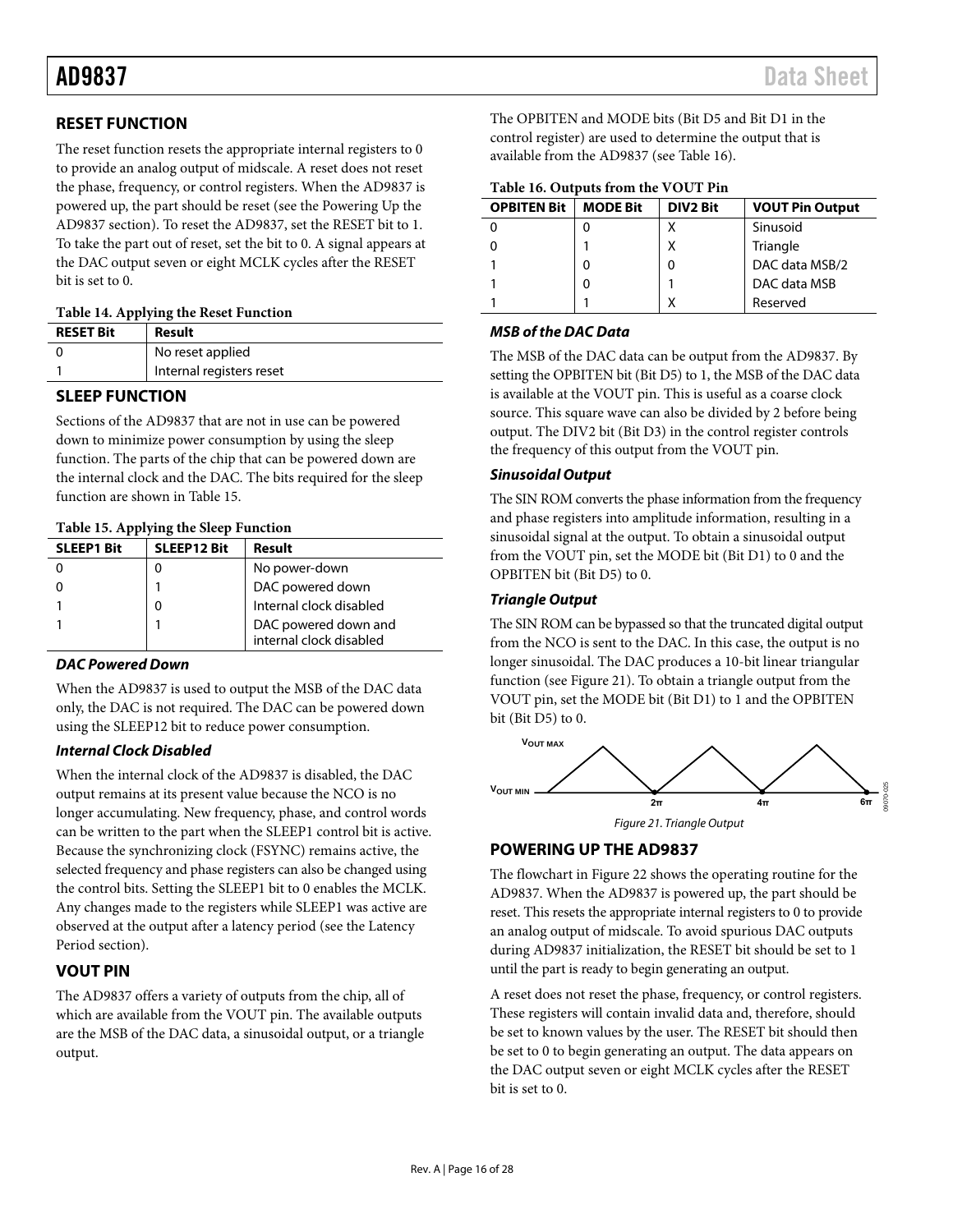# Data Sheet **AD9837**



<span id="page-16-0"></span>*Figure 22. Flowchart for AD9837 Initialization and Operation*



*Figure 23. Flowchart for Initialization*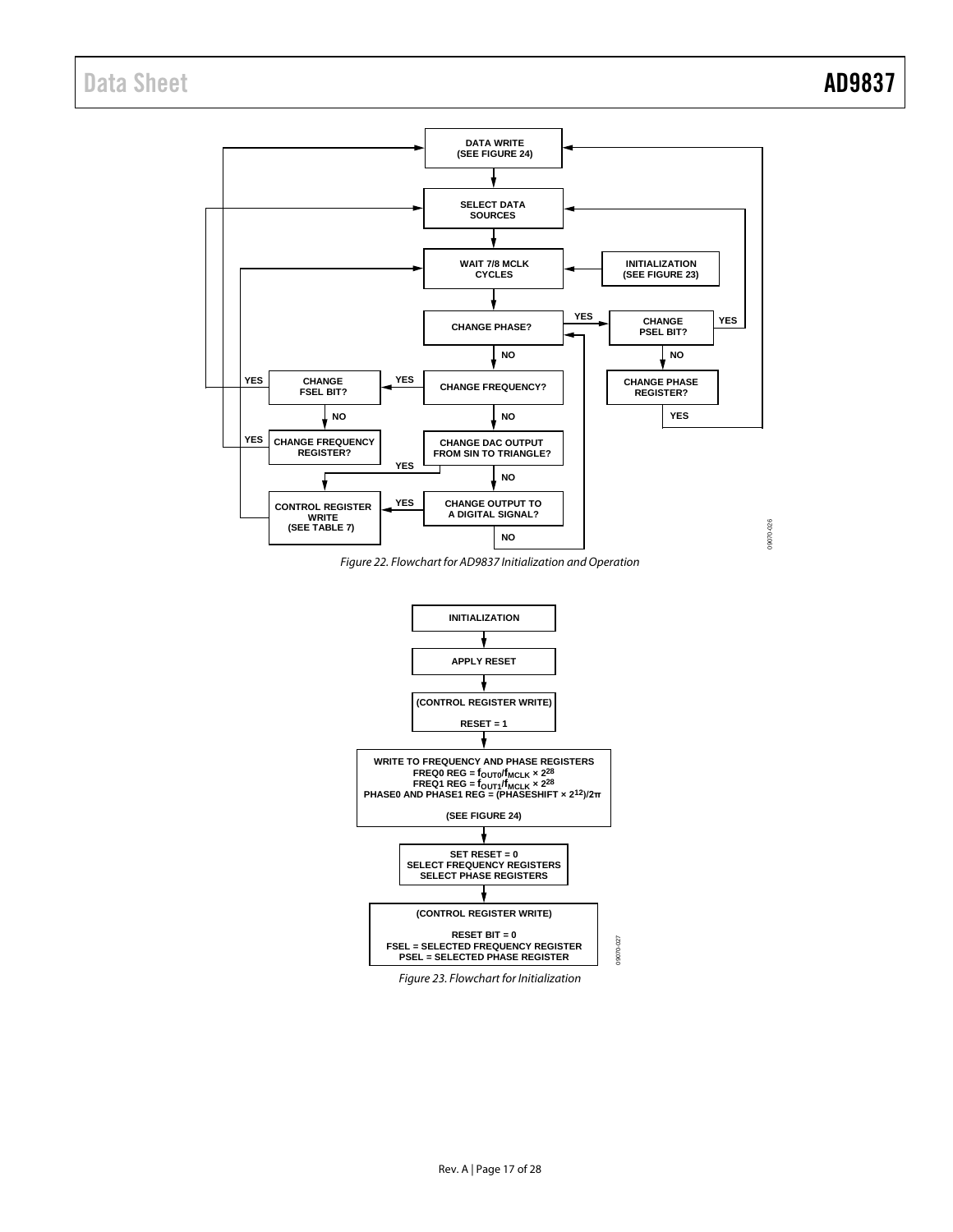

<span id="page-17-0"></span>*Figure 24. Flowchart for Data Writes*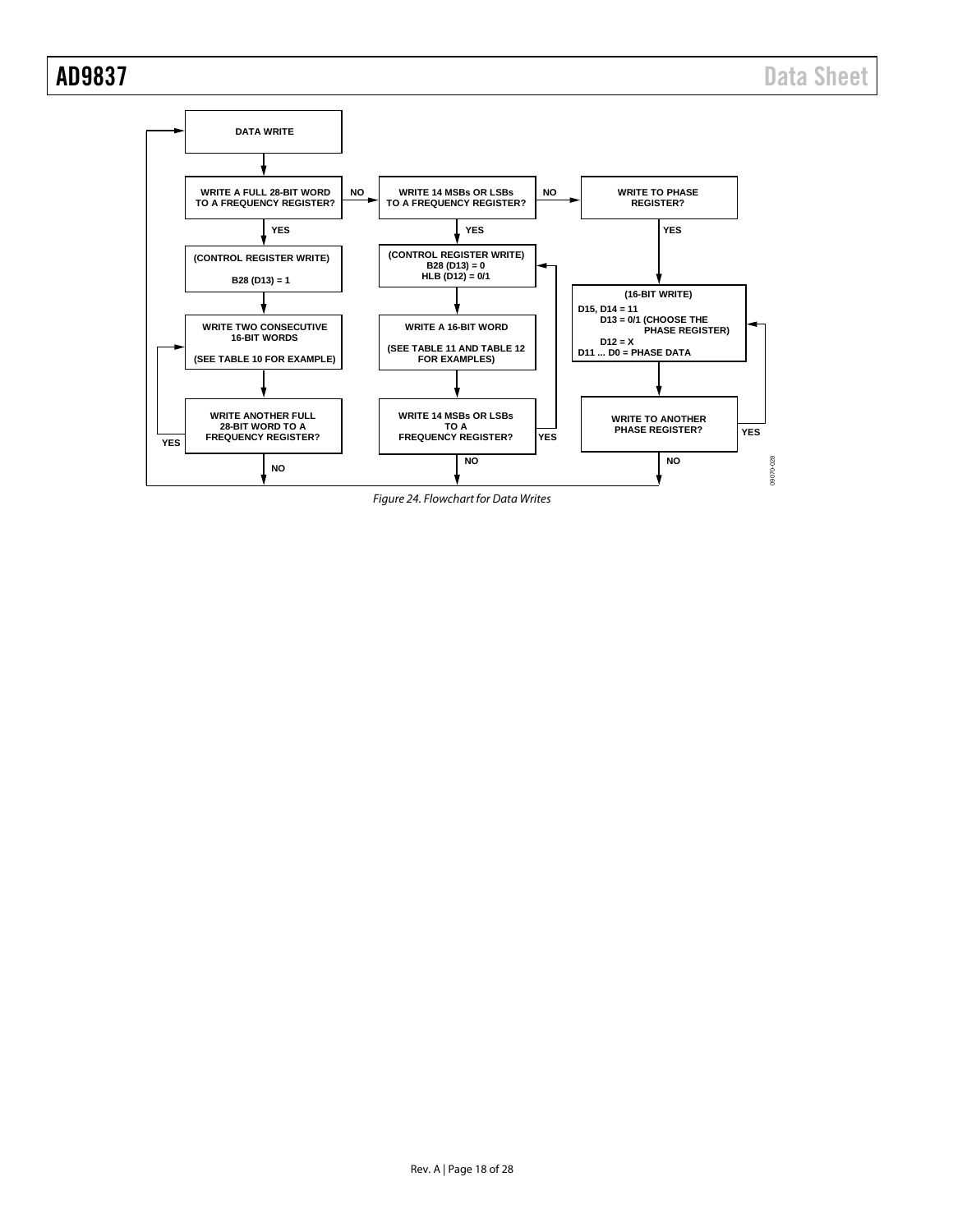# <span id="page-18-0"></span>APPLICATIONS INFORMATION

The various output options available from the AD9837 make the part suitable for a wide variety of applications, including modulation applications. The AD9837 can be used to perform simple modulation, such as frequency shift keying (FSK). More complex modulation schemes, such as Gaussian minimum shift keying (GMSK) and quadrature phase shift keying (QPSK), can also be implemented using the AD9837.

In an FSK application, the two frequency registers of the AD9837 are loaded with different values. One frequency represents the space frequency, and the other represents the mark frequency. Using the FSEL bit in the control register of the AD9837, the user can modulate the carrier frequency between the two values.

The AD9837 has two phase registers, enabling the part to perform phase shift keying (PSK). With PSK, the carrier frequency is phase shifted, that is, the phase is altered by an amount that is related to the bit stream input to the modulator.

The AD9837 is also suitable for signal generator applications. Because the MSB of the DAC data is available at the VOUT pin, the device can be used to generate a square wave.

With its low current consumption, the part is also suitable for applications in which it can be used as a local oscillator.

# <span id="page-18-1"></span>**GROUNDING AND LAYOUT**

The printed circuit board that houses the AD9837 should be designed so that the analog and digital sections are separated and confined to certain areas of the board. This facilitates the use of ground planes that can be separated easily. A minimum etch technique is generally best for ground planes because it provides the best shielding. Digital and analog ground planes should be joined in one place only. If the AD9837 is the only device that requires an AGND to DGND connection, the ground planes should be connected at the AGND and DGND pins of the AD9837. If the AD9837 is in a system where multiple devices require AGND to DGND connections, the connection should be made at one point only, a star ground point that should be established as close as possible to the AD9837.

Avoid running digital lines under the device; these lines couple noise onto the die. The analog ground plane should be allowed to run under the AD9837 to avoid noise coupling. The power supply lines to the AD9837 should use as large a track as possible to provide low impedance paths and reduce the effects of glitches on the power supply line. Fast switching signals, such as clocks, should be shielded with digital ground to avoid radiating noise to other sections of the board.

Avoid crossover of digital and analog signals. Traces on opposite sides of the board should run at right angles to each other to reduce the effects of feedthrough through the board. A microstrip technique is by far the best but is not always possible with a double-sided board. In this technique, the component side of the board is dedicated to ground planes and signals are placed on the other side.

Good decoupling is important. The AD9837 should have supply bypassing of 0.1 μF ceramic capacitors in parallel with 10 μF tantalum capacitors. To achieve the best performance from the decoupling capacitors, they should be placed as close as possible to the device, ideally right up against the device.

## <span id="page-18-2"></span>**INTERFACING TO MICROPROCESSORS**

The AD9837 has a standard serial interface that allows the part to interface directly with several microprocessors. The device uses an external serial clock to write the data or control information into the device. The serial clock can have a frequency of 40 MHz maximum. The serial clock can be continuous, or it can idle high or low between write operations. When data or control information is written to the AD9837, FSYNC is taken low and is held low until the 16 bits of data are written into the AD9837. The FSYNC signal frames the 16 bits of information that are loaded into the AD9837.

### *AD9837 to 68HC11/68L11 Interface*

[Figure 25](#page-18-3) shows the serial interface between the AD9837 and the 68HC11/68L11 microcontroller. The microcontroller is configured as the master by setting the MSTR bit in the SPCR to 1. This setting provides a serial clock on SCK; the MOSI output drives the serial data line, SDATA. Because the microcontroller does not have a dedicated frame sync pin, the FSYNC signal is derived from a port line (PC7). The setup conditions for correct operation of the interface are as follows:

- SCK idles high between write operations  $(CPOL = 0)$
- Data is valid on the SCK falling edge (CPHA  $= 1$ )

When data is to be transmitted to the AD9837, the FSYNC line (PC7) is taken low. Serial data from the 68HC11/68L11 is transmitted in 8-bit bytes with only eight falling clock edges occurring in the transmit cycle. Data is transmitted MSB first. To load data into the AD9837, PC7 is held low after the first eight bits are transferred, and a second serial write operation is performed to the AD9837. Only after the second eight bits are transferred should FSYNC be taken high again.



<span id="page-18-3"></span>*Figure 25. 68HC11/68L11 to AD9837 Interface*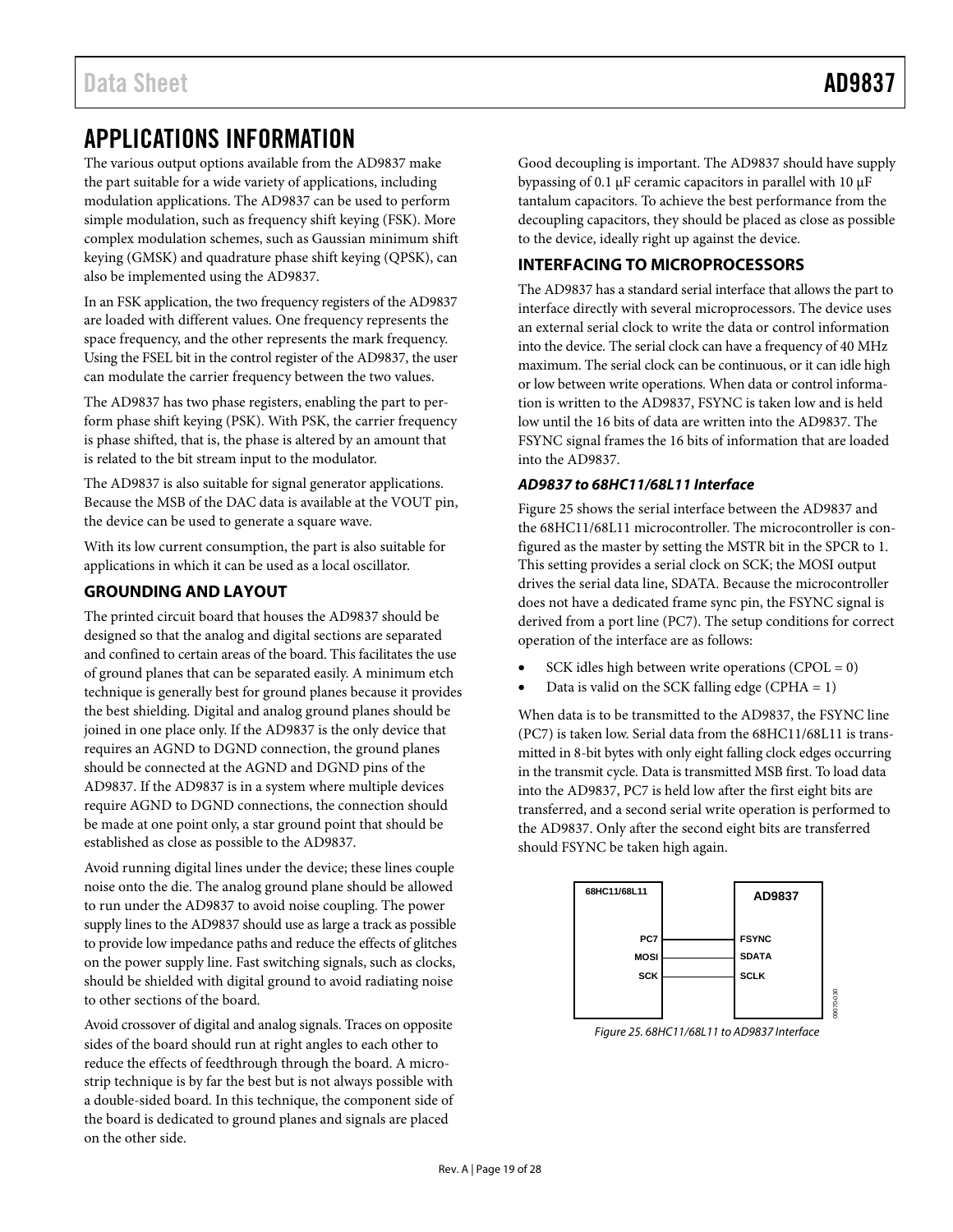### *AD9837 to 80C51/80L51 Interface*

[Figure 26](#page-19-0) shows the serial interface between the AD9837 and the 80C51/80L51 microcontroller. The microcontroller is operated in Mode 0 so that TxD of the 80C51/80L51 drives SCLK of the AD9837, and RxD drives the serial data line, SDATA. The FSYNC signal is derived from a bit programmable pin on the port (P3.3 is shown in [Figure 26\)](#page-19-0).

When data is to be transmitted to the AD9837, P3.3 is taken low. The 80C51/80L51 transmits data in 8-bit bytes with only eight falling SCLK edges occurring in each cycle. To load the remaining eight bits to the AD9837, P3.3 is held low after the first eight bits are transmitted, and a second write operation is initiated to transmit the second byte of data. P3.3 is taken high following the completion of the second write operation. SCLK should idle high between the two write operations.

The 80C51/80L51 outputs the serial data in a format that has the LSB first. The AD9837 accepts the MSB first (the four MSBs are the control information, the next four bits are the address, and the eight LSBs contain the data when writing to a destination register). Therefore, the transmit routine of the 80C51/80L51 must take this into account and rearrange the bits so that the MSB is output first.



<span id="page-19-0"></span>*Figure 26. 80C51/80L51 to AD9837 Interface*

#### *AD9837 to DSP56002 Interface*

[Figure 27](#page-19-1) shows the interface between the AD9837 and the DSP56002. The DSP56002 is configured for normal mode asynchronous operation with a gated internal clock ( $SYN = 0$ ,  $GCK = 1$ ,  $SCKD = 1$ ). The frame sync pin is generated internally  $(SC2 = 1)$ , the transfers are 16 bits wide (WL1 = 1, WL0 = 0), and the frame sync signal frames the 16 bits ( $FSL = 0$ ). The frame sync signal is available on the SC2 pin, but it must be inverted before it is applied to the AD9837. The interface to the DSP56000/DSP56001 is similar to that of the DSP56002.



<span id="page-19-1"></span>*Figure 27. DSP56002 to AD9837 Interface*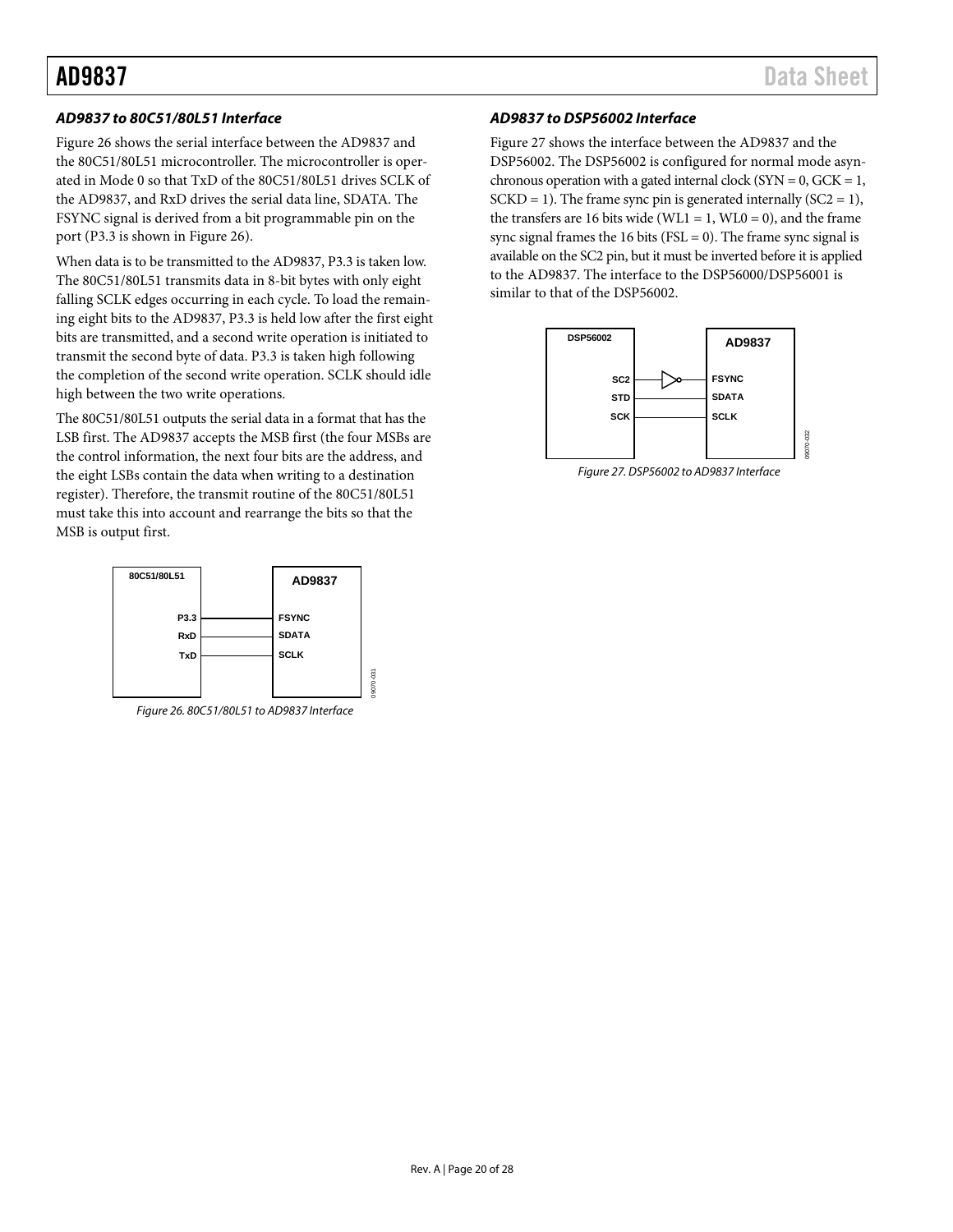# <span id="page-20-0"></span>EVALUATION BOARD

The AD9837 evaluation board allows designers to evaluate the high performance AD9837 DDS modulator with a minimum of effort.

# <span id="page-20-1"></span>**SYSTEM DEMONSTRATION PLATFORM**

The system demonstration platform (SDP) is a hardware and software evaluation tool for use in conjunction with product evaluation boards. The [SDP board](http://www.analog.com/en/embedded-processing-dsp/blackfin/bf527sdp-hw/processors/product.html) is based on the Blackfin® [ADSP-BF527](http://www.analog.com/ADSP-BF527) processor with USB connectivity to the PC through a USB 2.0 high speed port. For more information, see the [SDP board](http://www.analog.com/en/embedded-processing-dsp/blackfin/bf527sdp-hw/processors/product.html) product page.

Note that the [SDP board](http://www.analog.com/en/embedded-processing-dsp/blackfin/bf527sdp-hw/processors/product.html) is sold separately from the AD9837 evaluation board.

# <span id="page-20-2"></span>**AD9837 TO SPORT INTERFACE**

The Analog Devices SDP board has a SPORT serial port that is used to control the serial inputs to the AD9837. The connections are shown i[n Figure 28.](#page-20-6)



#### *Figure 28. SDP to AD9837 Interface*

## <span id="page-20-6"></span><span id="page-20-3"></span>**EVALUATION KIT**

The DDS evaluation kit includes a populated, tested AD9837 printed circuit board (PCB). The schematics of the evaluation board are shown in [Figure 30](#page-21-1) an[d Figure 31.](#page-22-0)

The software provided in the evaluation kit allows the user to easily program the AD9837 (se[e Figure 29\)](#page-20-7). The evaluation software runs on any IBM-compatible PC with Microsoft® Windows® software installed (including Windows 7). The software is compatible with both 32-bit and 64-bit operating systems.

More information about the evaluation software is available on the software CD and on th[e AD9837 product page.](http://www.analog.com/AD9837)



*Figure 29. AD9837 Evaluation Software Interface*

# <span id="page-20-7"></span><span id="page-20-4"></span>**CRYSTAL OSCILLATOR VS. EXTERNAL CLOCK**

The AD9837 can operate with master clocks up to 16 MHz. A 16 MHz oscillator is included on the evaluation board. This oscillator can be removed and, if required, an external CMOS clock can be connected to the part. Options for the general oscillator include the following:

- AEL 301-Series oscillators, AEL Crystals
- SG-310SCN oscillators, Epson Electronics

### <span id="page-20-5"></span>**POWER SUPPLY**

Power to the AD9837 evaluation board can be provided from the USB connector or externally through pin connections. The power leads should be twisted to reduce ground loops.

09070-037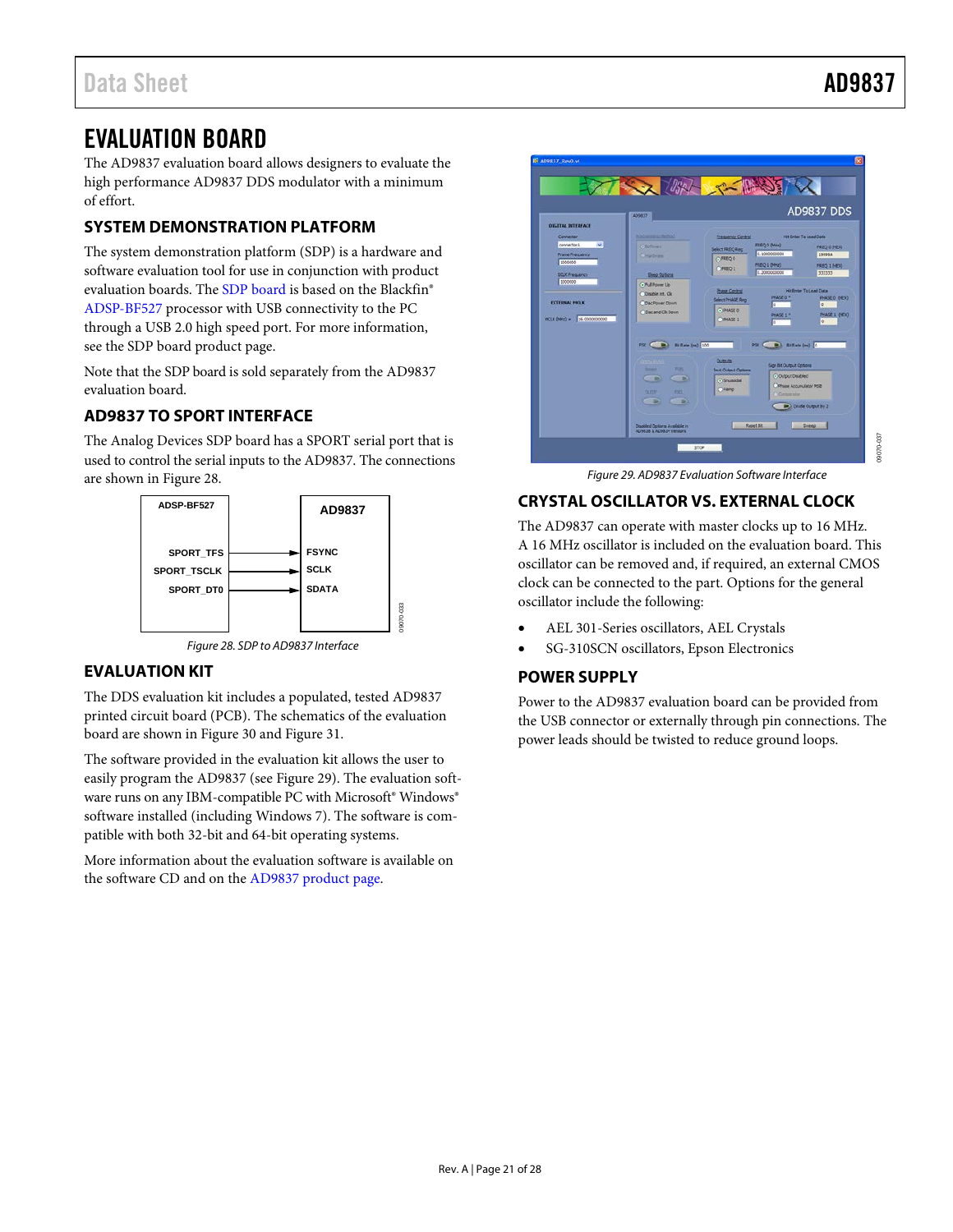AD9837 Data Sheet

09070-034

# <span id="page-21-0"></span>**EVALUATION BOARD SCHEMATICS**





<span id="page-21-1"></span>*Figure 30. Evaluation Board Schematic*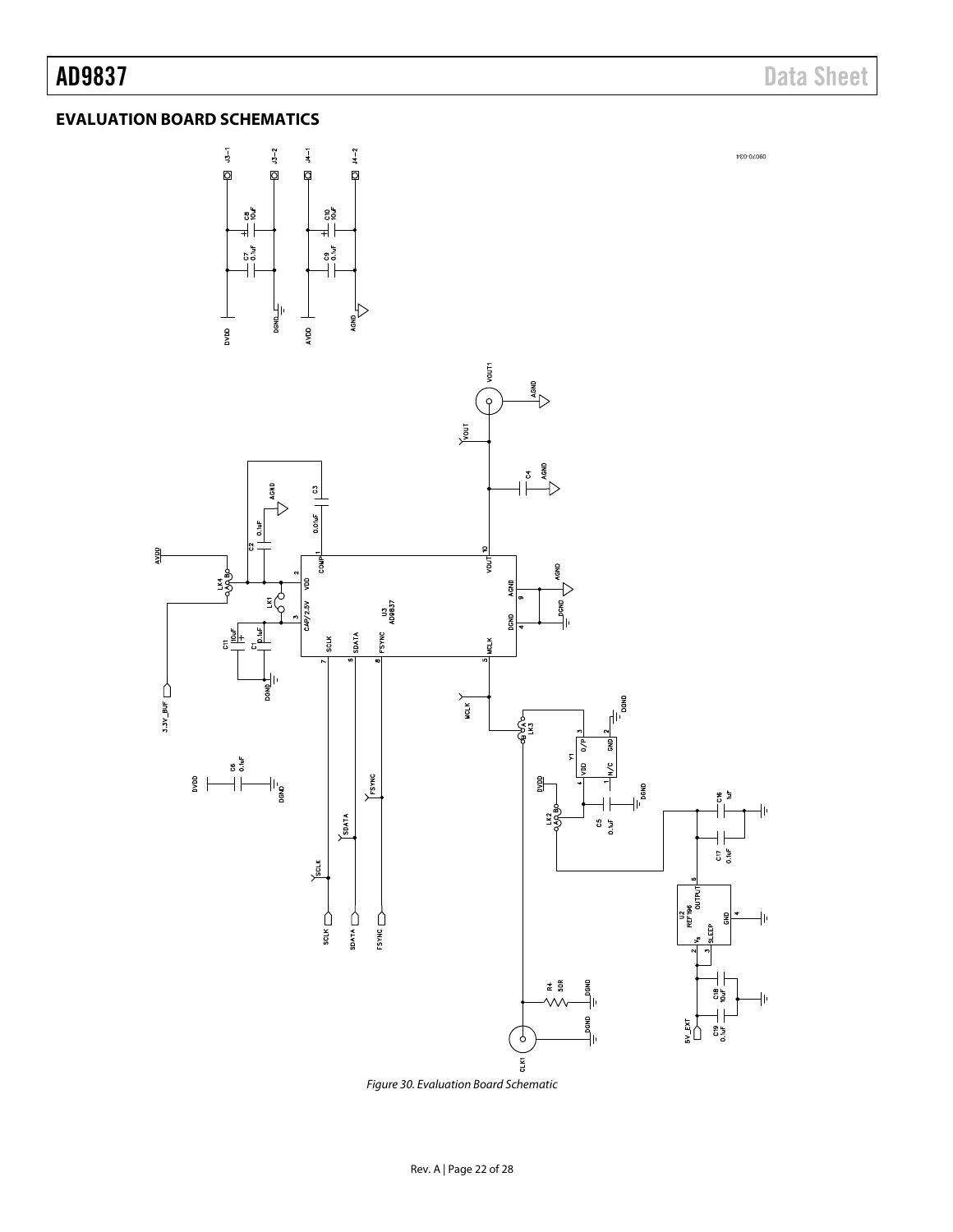$\overline{5}$ 



<span id="page-22-0"></span>*Figure 31. SDP Connector Schematic*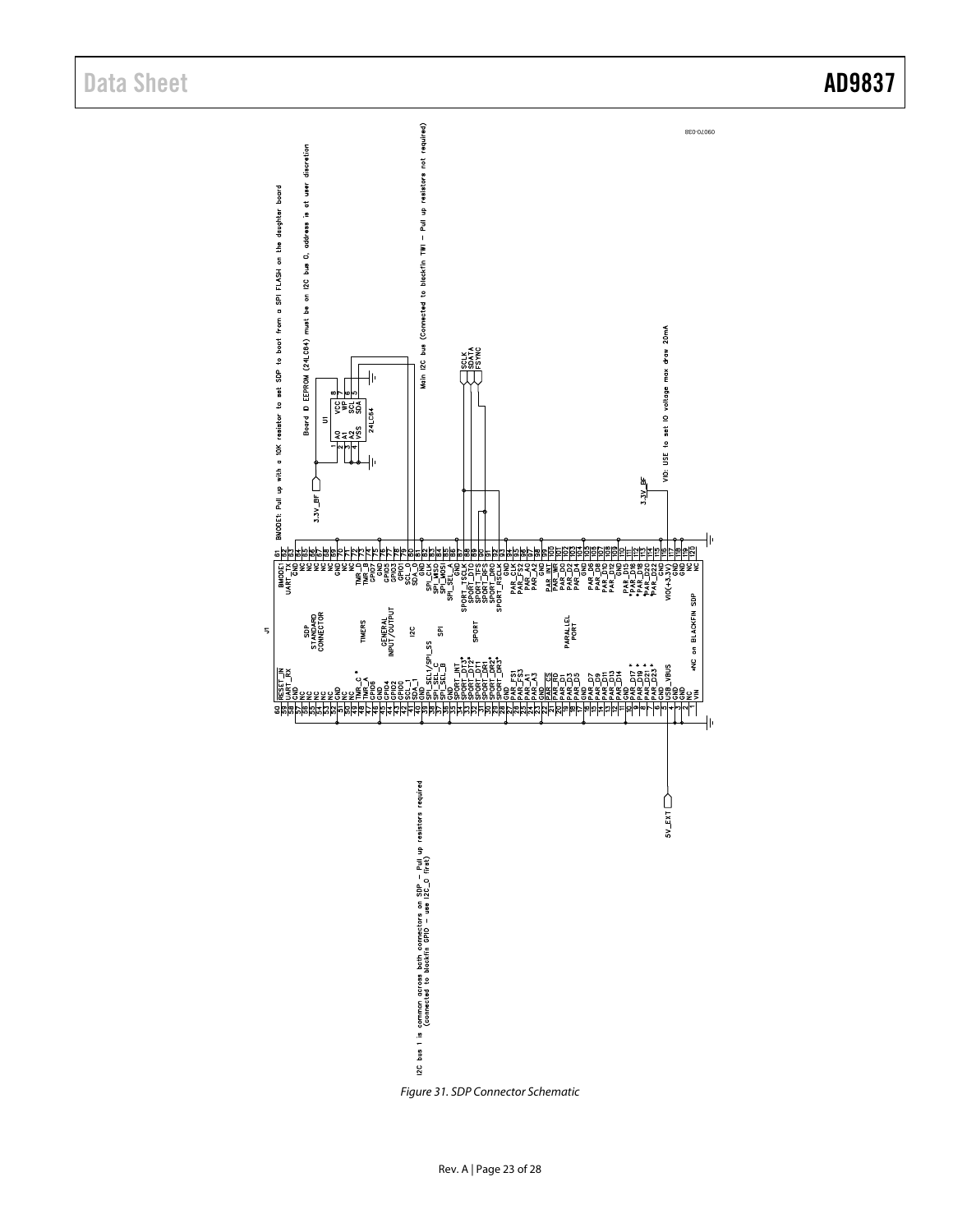# <span id="page-23-0"></span>**EVALUATION BOARD LAYOUT**



EVAL-AD9837SDZ (Rev. A) - Component Side View Layer 1 - Component Side<br>Layer 2 - Solder Side<br>Silkscreen

*Figure 32. Evaluation Board Layout*

09070-039

09070-039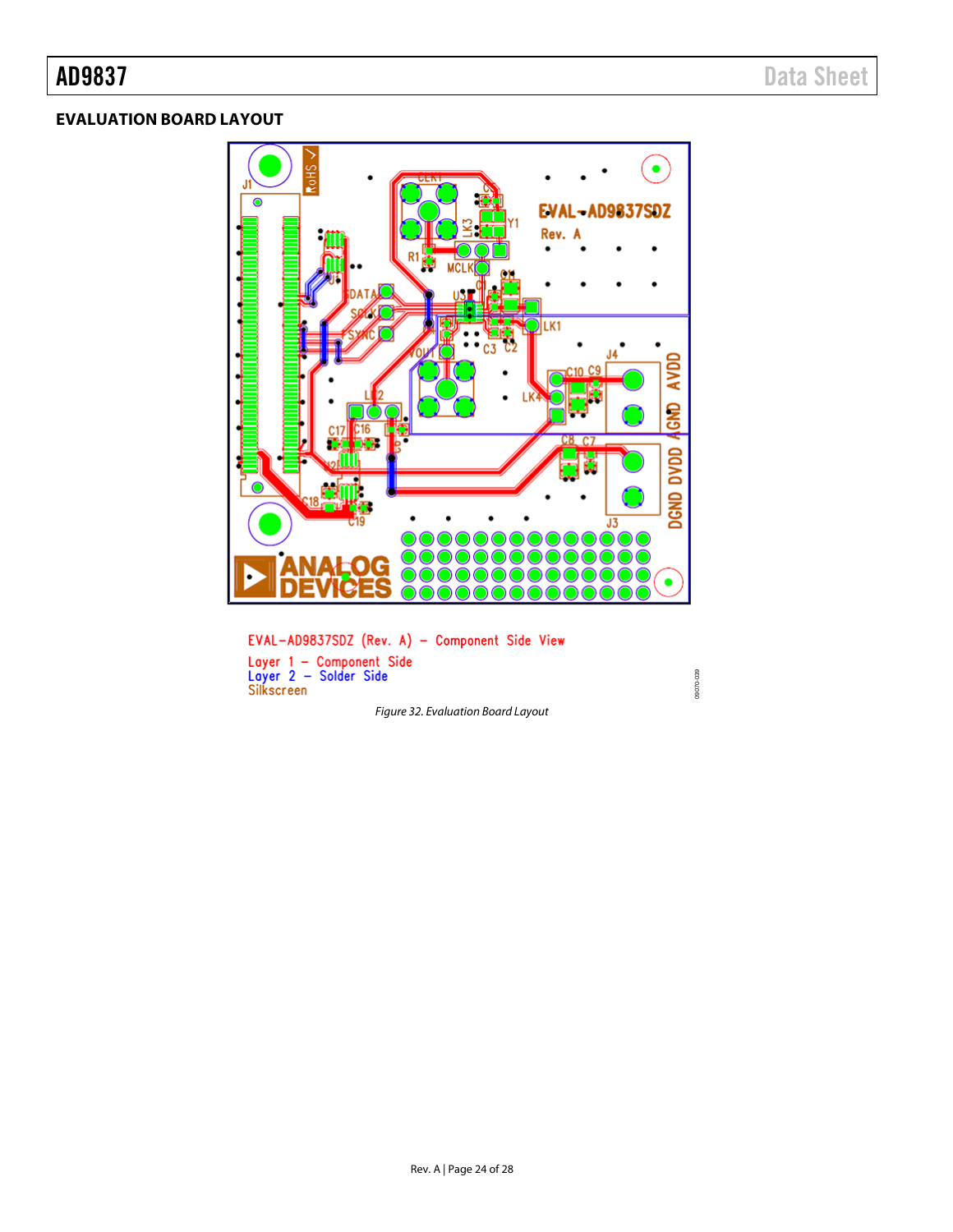# <span id="page-24-0"></span>OUTLINE DIMENSIONS



## <span id="page-24-1"></span>**ORDERING GUIDE**

| Model <sup>1,2</sup> | <b>Temperature</b><br>Range         | <b>Max MCLK</b> | <b>Package Description</b>                       | Package<br><b>Option</b> | <b>Branding</b> |
|----------------------|-------------------------------------|-----------------|--------------------------------------------------|--------------------------|-----------------|
| AD9837BCPZ-RL        | $-40^{\circ}$ C to $+125^{\circ}$ C | 16 MHz          | 10-Lead Lead Frame Chip Scale Package [LFCSP WD] | $CP-10-9$                | <b>DGH</b>      |
| AD9837BCPZ-RL7       | $-40^{\circ}$ C to $+125^{\circ}$ C | 16 MHz          | 10-Lead Lead Frame Chip Scale Package [LFCSP WD] | $CP-10-9$                | <b>DGH</b>      |
| AD9837ACPZ-RL        | $-40^{\circ}$ C to $+125^{\circ}$ C | 5 MHz           | 10-Lead Lead Frame Chip Scale Package [LFCSP WD] | $CP-10-9$                | DGG             |
| AD9837ACPZ-RL7       | $-40^{\circ}$ C to $+125^{\circ}$ C | 5 MHz           | 10-Lead Lead Frame Chip Scale Package [LFCSP_WD] | $CP-10-9$                | DGG             |
| EVAL-AD9837SDZ       |                                     |                 | <b>Evaluation Board</b>                          |                          |                 |

' Z = RoHS Compliant Part.<br><sup>2</sup> The evaluation board for the AD9837 requires the system demonstration platform (SDP) board, which is sold separately.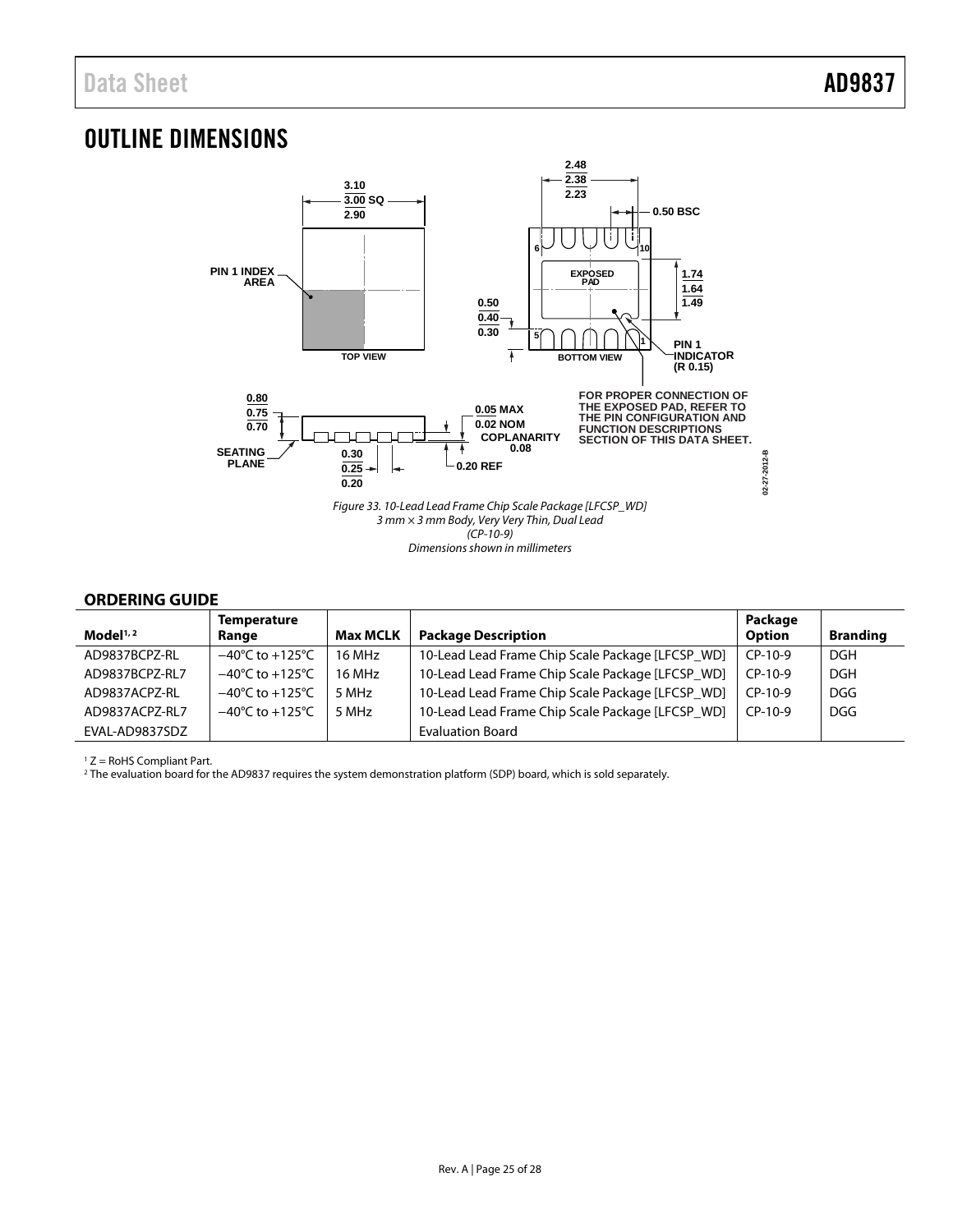# **NOTES**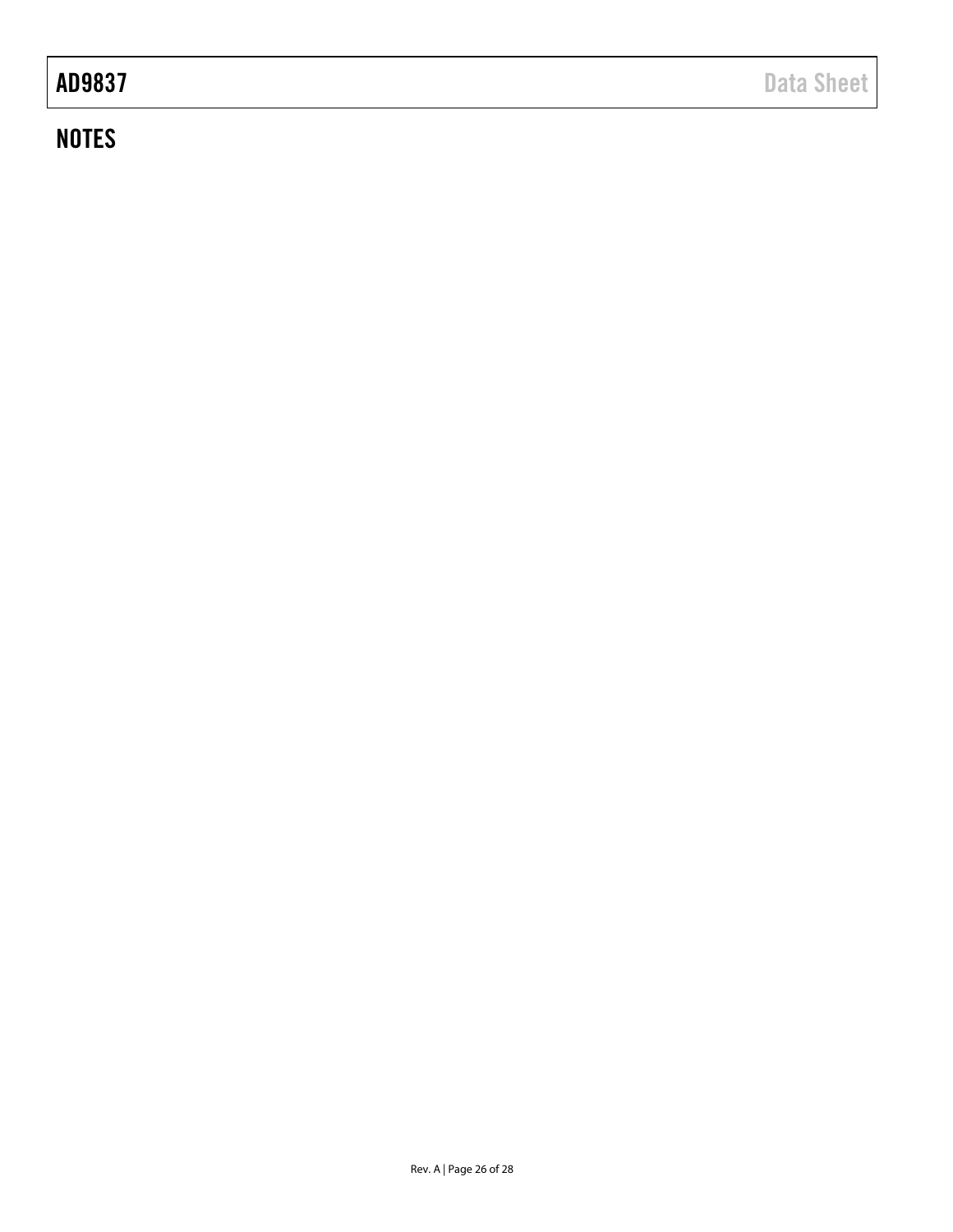# **NOTES**